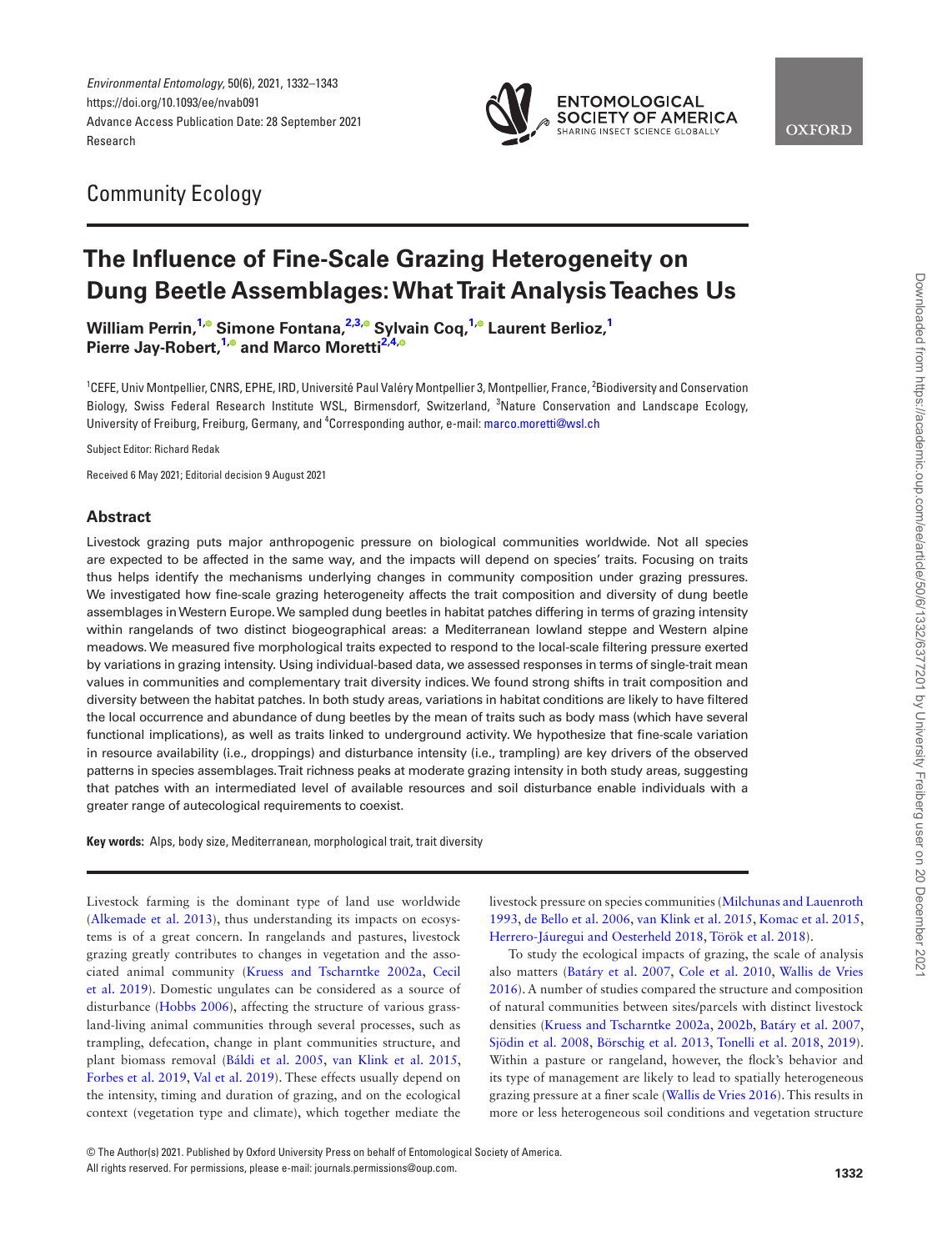(often dependent on the stocking rate), which in turn may influence the spatial occurrence of higher trophic levels within the grazed area ([Kruess and Tscharntke 2002a,](#page-10-0) [Cole et al. 2010](#page-9-4), [Jerrentrup et al.](#page-9-5) [2014\)](#page-9-5). Although rarely considered, this scale of analysis is relevant especially for some taxonomic groups such as arthropods, which are sensitive to fine-scale variations in habitat conditions [\(Cole et al.](#page-9-4) [2010\)](#page-9-4).

To understand the mechanism behind the effects of such environmental drivers at different spatial scales, investigating functional aspects of species and communities can be of great help. Species are characterized by functional traits, defined as any morphological, phenological, behavioral, or physiological characteristics measurable at the individual level that impact fitness indirectly via their effects on growth, reproduction, and survival ([Violle et al. 2007](#page-11-6)). The value of these traits affects the capacity of a species to colonize and occupy habitat patches. By measuring the values of given traits that are predominant in a given assemblage under given environmental conditions, one can infer which life-history strategies are selected under these conditions. For example, when sward is grazed short and bare soil is exposed, this often leads to an open habitat with warmer microclimate, which could be beneficial for the occurrence and development of various arthropods tolerant to high temperatures ([Zhu et al. 2020\)](#page-11-7), or taxa which need open areas to forage or deposit their eggs [\(Knisley 2011](#page-10-5)). Patches of tall and dense vegetation, on the other hand, may cool temperatures, and support arthropods that deposit their eggs on or inside plants ([van Klink et al. 2015](#page-10-1)). The pressure exerted locally by grazing is likely to influence the trait diversity of arthropod assemblages. Thus, focusing on the analysis of species' traits allows us to infer how species respond to grazing intensity [\(Zhu et al. 2020](#page-11-7)), and consequently how the trait composition influences the structure of species assemblages. Previous studies have demonstrated that high livestock intensity is likely to reduce functional diversity (i.e., diversity of trait values) of persisting plant species assemblages ([Chillo et al. 2017\)](#page-9-6) by constraining communities towards dominant species with stress tolerance or stress avoidance strategies ([Díaz et al. 2007\)](#page-9-7). However, very few studies have used functional traits to investigate animal responses to grazing practices, at least among arthropod communities. (e.g., [Börschig et al. 2013](#page-8-4), [Chillo et al. 2017](#page-9-6)).

In addition, to changing vegetation, grazing ungulates also provide feces used by many organisms for feeding or breeding. Among them, dung beetles (Coleoptera; Scarabaeidae; Aphodiinae, Scarabaeinae, Geotrupinae) constitute one of the most characteristic taxonomic groups in grazed landscapes [\(Hanski and Cambefort](#page-9-8) [1991\)](#page-9-8). Most dung beetles use active flight to exploit ephemeral and patchily distributed dung pads, and display a wide range of feeding and breeding strategies that contribute to the reduction of competition between co-occurring species [\(Halffter and Edmonds 1982](#page-9-9)). Some species develop entirely inside the dung or at the soil-dung interface (dwellers), while others relocate dung fragments for feeding and breeding, either building tunnels under dung pads (tunnelers) or rolling dung balls some distance from the excrement (rollers). In temperate regions, soil-nesting species have generally lower reproductive rates than dwellers, which is compensated by a higher level of parental care.

In Europe and around the Mediterranean, dung beetles strongly react to land use change and resource availability following changes in livestock farming practices ([Lumaret et al.](#page-10-6) [1992,](#page-10-6) [Jay-Robert et al. 2008c,](#page-9-10) [Buse et al. 2015](#page-8-5), [Errouissi and Jay-](#page-9-11)[Robert 2018](#page-9-11), [Tonelli et al. 2018,](#page-11-4) [2019,](#page-11-5) [Cuesta and Lobo 2019](#page-9-12)). By comparing sites with distinct levels of stocking rates, studies showed that a gradual abandonment of traditional grazing

practices could be detrimental especially for species with large body size, but also to species with a dung-dwelling behavior ([Tonelli et al. 2018,](#page-11-4) [2019\)](#page-11-5). To date, little attention has been paid to the effects of fine-scale variations of grazing intensity within pastures, while this scale of analysis can improve our understanding of dung beetle responses to grazing intensity. Moreover, some authors recently demonstrated that 1) describing the dung beetle phenotype as a combination of continuous morphological traits is likely to be a good surrogate for the ecological diversity of dung beetle species assemblages and 2) this may allow us to improve our comprehension of the mechanisms behind their responses to environmental pressures ([Inward et al. 2011](#page-9-13), [Pessôa](#page-10-7) [et al. 2017](#page-10-7), [Raine et al. 2018](#page-10-8), [Hosler et al. 2020](#page-9-14)). The eco-morphological approach, which postulates that morphological traits are an important manifestation of the niche position of species within a community [\(Ricklefs and Travis 1980,](#page-10-9) [Wainwright](#page-11-8) [and Reilly 1994](#page-11-8)), should thus provide a relevant method to investigate the effects of grazing intensity on dung beetle species assemblages.

In the present study, we hypothesize that spatially heterogeneous grazing intensity within grazed sites may have an effect on the local occurrence of dung beetle species and therefore on the functional structure of species assemblages at a fine scale. We specifically address the two following questions: 1) Which traits reflect the response of dung beetles to fine-scale grazing heterogeneity? 2) Does grazing act as an environmental filter that induces variation in the trait diversity of local dung beetle species assemblages? By studying continuous morphological traits, we expected that fine-scale variations in grazing intensity would be reflected by changes in the morphological trait space occupied by dung beetle communities.

To address these questions, we selected rangelands of two distinct bioclimatic areas in France: 1) a Mediterranean semi-arid lowland steppe and 2) 2,000-m-altitude mountain meadows in the French Alps. This allowed us to compare grazing effects on dung beetle communities with radically distinct taxonomic composition ([Lumaret and Stiernet 1991](#page-10-10), [Tatin et al. 2014](#page-11-9), [Perrin et al. 2019](#page-10-11)), thus testing whether traits reveal general response patterns to environmental changes. In these two areas, we studied two sites consisting of rangelands with a long-term grazing history, where shepherds graze their flocks. This traditional livestock management allowed us to compare dung beetle species assemblages between habitat patches created under spatially heterogeneous grazing intensity within all sites. This fine-scale heterogeneity in grazing intensity was expected to produce local environmental filters, namely distinct levels of livestock-induced disturbances (e.g., soil compaction, removal of the herbaceous layer) and variations in dung availability, both expected to induce changes in dung beetle assemblage composition and diversity.

## **Materials and Methods**

### Study Areas and Sampling Design

We carried out our study in rangelands of two protected areas in France that are highly distinct in terms of bioclimatic conditions: the Coussouls de Crau National Nature Reserve (hereafter, 'the steppe') and the Vanoise National Park (hereafter, 'the Alps'; [Supp Fig. 1.1](http://academic.oup.com/ee/article-lookup/doi/10.1093/ee/nvab091#supplementary-data) [\[online only](http://academic.oup.com/ee/article-lookup/doi/10.1093/ee/nvab091#supplementary-data)]). The steppe is a vast area of dry grasslands (11,000 ha) located near the Mediterranean Sea (43°33′N, 4°51′E) at an altitude of less than 50 m a.s.l. [\(Tatin et al. 2013\)](#page-11-10). The climate is typically the Mediterranean, with a dry season in summer, and two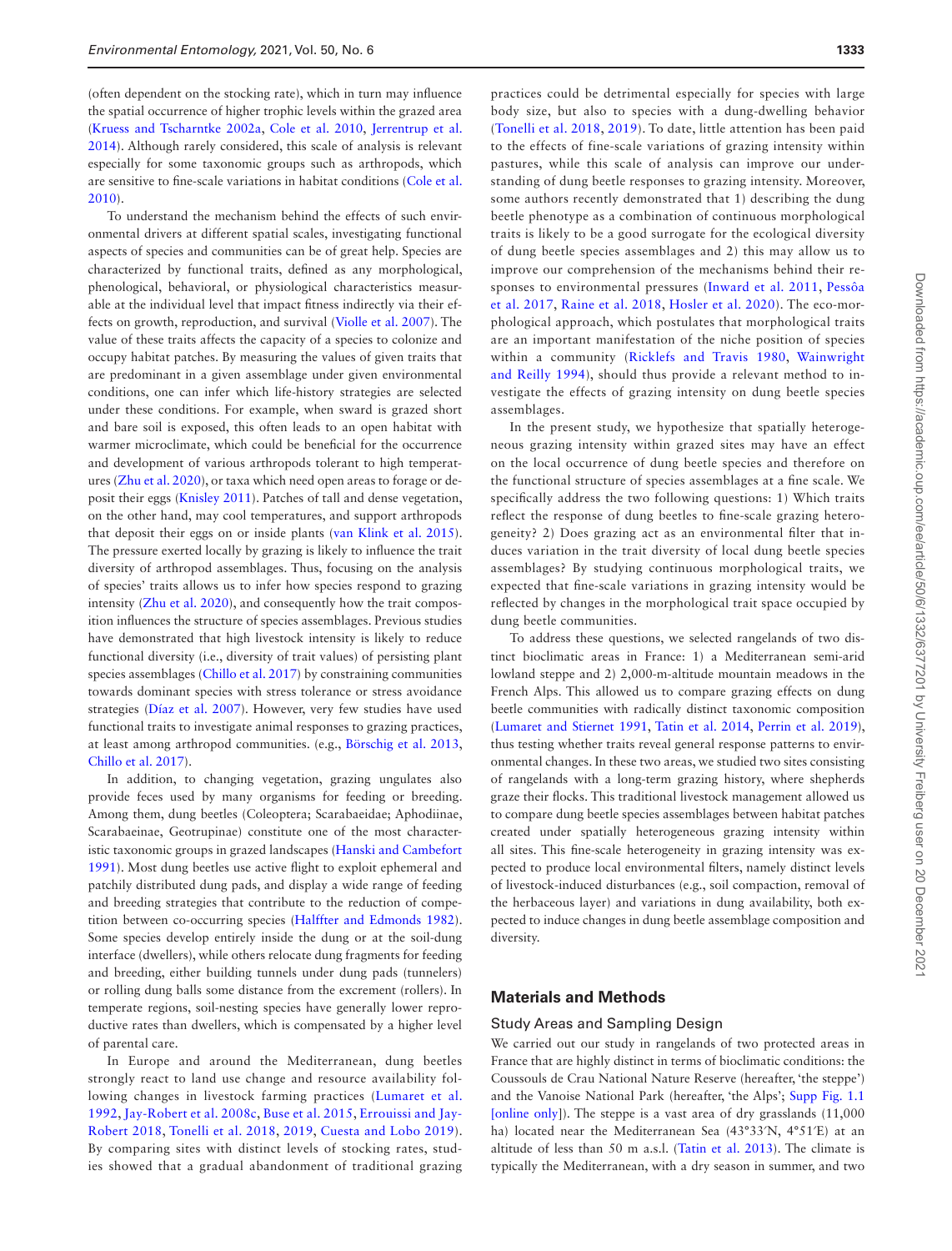periods of rainfall in spring and autumn (mean annual temperature: 14°C; mean annual rainfall: 540 mm). In this semi-arid steppe, sheep grazing is a tradition that dates back centuries. Today, some 40,000 sheep still graze the plain from the end of winter to early summer ([Tatin et al. 2013](#page-11-10)). The grazing activity is organized in a patchwork of 70 contiguous rangelands through which a shepherd conducts its flock.

The Alps study area is located in the Western Alps (45°14′N, 6°43′E) and has a typical alpine climate, with snowy winters and mild summers (mean annual temperature: 9.5°C; mean annual rainfall: 965 mm; internal data Vanoise National Park). Every year 61,000 sheep graze the subalpine meadows of the Vanoise National Park, following a transhumant cycle, which entails bringing herds up to high-altitude pastures in early summer and moving them down to the valleys and plains in autumn ([Cleary et al. 1987](#page-9-15)).

We selected two distinct sites (i.e., two distinct rangelands) in each study area, locally named 'Petit Carton' and 'Grosse du Couchant' in the steppe, and 'Aussois' and 'Barbier' in the Alps ([Supp Fig. 1.2 \[on](http://academic.oup.com/ee/article-lookup/doi/10.1093/ee/nvab091#supplementary-data)[line only\]](http://academic.oup.com/ee/article-lookup/doi/10.1093/ee/nvab091#supplementary-data)). All sites have a long-term grazing history, experiencing uninterrupted grazing for at least 190 yr in the steppe, and at least 68 yr in the Alps (according to information provided by local range managers). The two sites in each respective area are 6.2 km apart in the steppe and 3.2 km apart in the Alps. Within each area, the sampled rangelands were characterized by a single grassland habitat dominated by herbaceous species (steppe: phytosociological association *Asphodeletum fistulosii* dominated by *Brachypodium retusum* (Pers.) P.Beauv. (Poales: Poaceae), *Thymus vulgaris* L. (Lamiales: Lamiaceae) and *Asphodelus ayardii* Jahand. & Maire (Asparagales: Asphodelaceae); Alps: mesophile deep soil *Patzkea paniculata* (L.) G.H.Loos (Poales: Poaceae) swards; CORINE Biotopes classification by [Devillers et al. \(1991\)\)](#page-9-16) and had a similar soil type (steppe: compacted clay soil from alluvial deposits of the paleo-Durance River; Alps: silica and silicate-rich substrates from crystalline rocks). One distinct sheep flock grazed each site during a four-month period on average each year (March–June in the steppe and June/July–October in the Alps).

Within each site, we used three patches characterized by different grazing intensity (hereafter, 'GI') levels: low grazing intensity (LGI), moderate grazing intensity (MGI), and high grazing intensity (HGI; [Supp Fig. 1.2 \[online only\]](http://academic.oup.com/ee/article-lookup/doi/10.1093/ee/nvab091#supplementary-data)). Within a site, the GI patches were separated by at least 170 m (minimizing undesirable interaction between species assemblages occurring in these patches [\(Larsen and Forsyth 2005;](#page-10-12) [Supp Tables 2.1 and 2.2 \[on](http://academic.oup.com/ee/article-lookup/doi/10.1093/ee/nvab091#supplementary-data)[line only\]](http://academic.oup.com/ee/article-lookup/doi/10.1093/ee/nvab091#supplementary-data)). To identify these GI patches, we relied on the current livestock management method used by local shepherds and sheep breeders, and used a method of characterization of these patches as consistent as possible between the rangelands of the two studied areas. LGI patches were located at the edge of pastures, where shepherds lead their flocks occasionally or at low frequency ([Dureau and Bonnefon 1998\)](#page-9-17), resulting in low sheep dropping availability and low livestock-induced pressure on soil and on the herbaceous layer. MGI patches were located in the

main grazing areas, where shepherds regularly lead their flocks throughout the grazing season. HGI patches were located within or near the flock's overnight sites, characterized by intensive grazing and repeated trampling (both extending the areas of bare soil and potentially increasing soil compaction) and by a high load of droppings. In the Alps, these patches are relatively small outdoor fenced enclosures. In the steppe, most of the pastures benefit from a sheepfold in which the flock is kept during the night. The livestock pressure around these sheepfolds is especially high ([Tatin et al. 2013\)](#page-11-10), and was expected to be comparable to that inside the enclosures in alpine pastures. Recently, Gé[nin et al.](#page-9-18) [\(2021\)](#page-9-18) well described the grazing intensity gradient in the Crau steppe by demonstrating an increase in the percentage of ruderal plants, soil nitrogen, dung coverage, and patches of bare soil from the edges of rangelands to the vicinity of sheepfolds. In one of the steppe pastures, 'Grosse du Couchant', the sheepfold is too small for the flock, and sheep stay overnight in a fenced enclosure. In the 'Petit Carton' steppe pasture, the HGI patch was located in the neighborhood of the sheep resting place (i.e., the sheepfold), because the sheepfold itself provides unsuitable living conditions for dung beetles. As each site contained only one overnight site (i.e., one HGI patch available to sample), it was not possible to replicate the different grazing conditions within rangeland. Once these GI patches were defined, we validated them by measuring the maximum height of herbaceous vegetation (indicator previously used by [Evans et al. \(2015\)](#page-9-19) and [Mohandass et al. \(2016\)](#page-10-13) to characterize grazing intensity) and the amount of sheep droppings in each GI patch (one sampling during the grazing season). The results showed that the maximum height of herbaceous vegetation significantly decreased, while the amount of sheep droppings significantly increased with increasing GI ([Table 1](#page-2-0) and [Supp](http://academic.oup.com/ee/article-lookup/doi/10.1093/ee/nvab091#supplementary-data) [Figs. 3.1 and 3.2 \[online only](http://academic.oup.com/ee/article-lookup/doi/10.1093/ee/nvab091#supplementary-data)]).

#### Dung Beetle Sampling

Within each LGI, MGI, and HGI patch in each of the four sites ('Petit Carton' and 'Grosse du Couchant' in the steppe, 'Aussois' and 'Barbier' in the Alps), we collected dung beetles using five pitfall traps exposed for 72 hr on sunny days. We used the CSR (Cebo-Suspendido-Rejilla) model described by [Veiga et al.](#page-11-11) [\(1989\)](#page-11-11): the traps consisted of plastic basins ( $\varnothing$  20 cm, depth 15 cm) buried to the rim in the soil, filled with water and a few drops of neutral soap, and covered with a grid (mesh size between 4 cm² and 16 cm²) on top of which we placed approximately 300 g of fresh sheep droppings. Using this method in Southern France, [Lobo et al. \(1998\)](#page-10-14) demonstrated that 10 traps over 48 hr allowed the collection of more than 70% of the species present within 1 km², thus giving a reasonable picture of the composition of the local dung beetle community. Overall, 60 pitfall traps were set up in our study (5 per level of GI × 3 GI levels  $\times$  2 sites  $\times$  2 areas). In all the studied rangelands, HGI patches had a small surface area (less than 5,000 m²). Thus, to sample a habitat as homogeneous as possible in terms of GI, and

<span id="page-2-0"></span>**Table 1.** Mean and standard error of maximum vegetation height (cm) and dung quantity (g.m<sup>-2</sup>) in GI patches (LGI: Low Grazing Intensity, MGI: Moderate Grazing Intensity, HGI: High Grazing Intensity) in the steppe and the Alps

|        | Mean max. vegetation height $(cm) \pm SE$ |                |                | Mean dung quantity (g m <sup>-2</sup> ) $\pm$ SE |                |                  |
|--------|-------------------------------------------|----------------|----------------|--------------------------------------------------|----------------|------------------|
|        | LGI                                       | MGI            | <b>HGI</b>     | LGI                                              | MGI            | HGI              |
| Steppe | 56.1 $\pm$ 5.7                            | $25.6 \pm 2.1$ | $12.2 \pm 1.6$ | $3.1 \pm 2.6$                                    | $11.0 \pm 3.8$ | $56.2 \pm 6.7$   |
| Alps   | $47.2 \pm 3.9$                            | $33.3 \pm 2.0$ | $9.7 \pm 1.1$  | $0.0 \pm 0.0$                                    | 14.6 $\pm$ 4.2 | 146.1 $\pm$ 18.5 |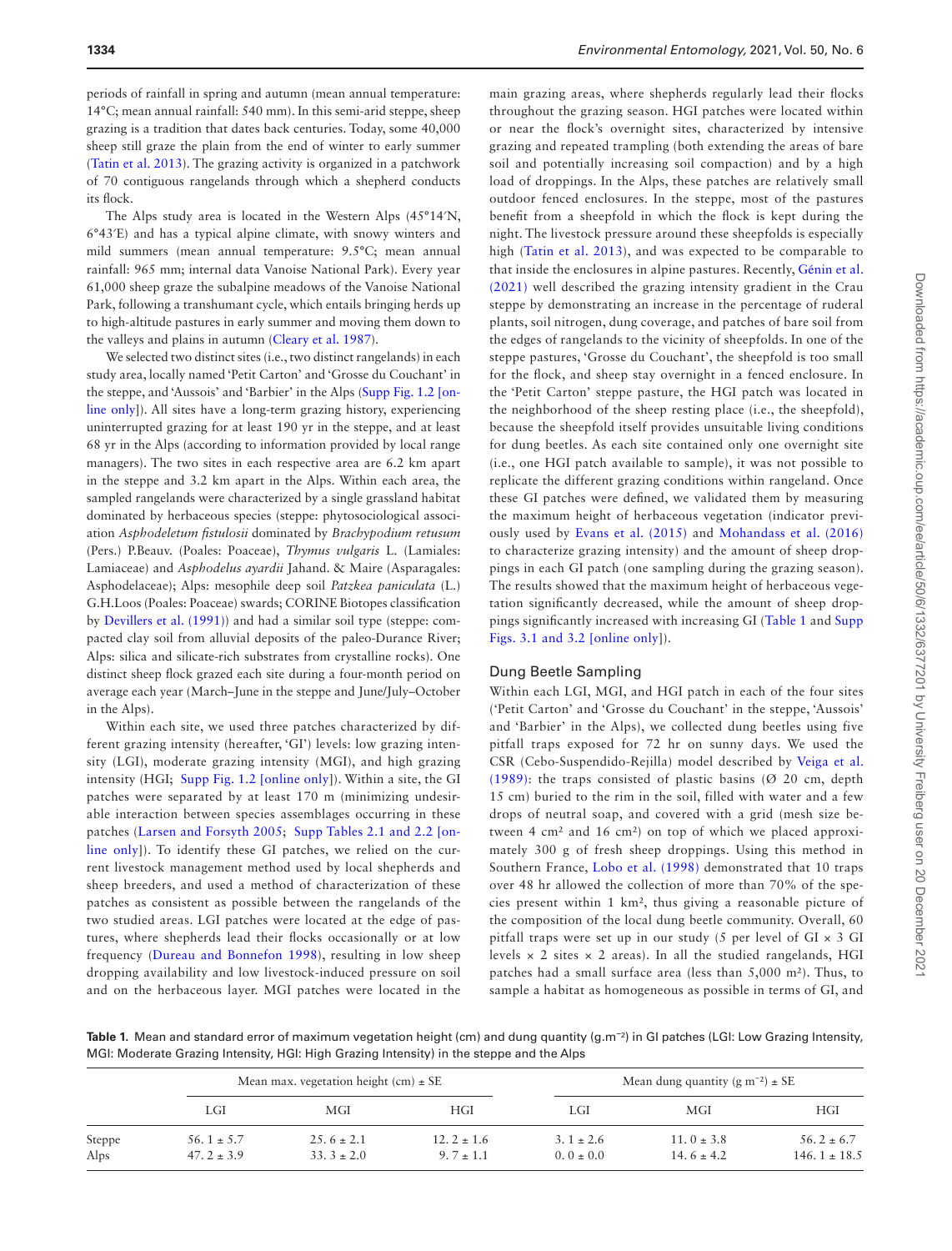to standardize the sampling design for all GI patches, we placed the traps 10 m apart in accordance with the standard design used in temperate contexts (e.g., [Lobo et al. 2001,](#page-10-15) [2006](#page-10-16), [Jay-Robert](#page-9-20) [et al. 2008a](#page-9-20),[b](#page-9-21)). We targeted the period when dung beetle species richness is highest in the Mediterranean region (April, spring) and in high-altitude meadows (end of July—beginning of August, summer; [Jay-Robert et al. 2008a](#page-9-20),[b](#page-9-21)), in 2018 and 2017 respectively. Although the sampling was not exhaustive, previous studies have shown that the dung beetle inventory of a local assemblage, when recorded at the peak of activity, ranged from 70 to 80% of the complete annual inventory [\(Martin-Piera et al. 1992,](#page-10-17) [Lobo](#page-10-18) [and Martín Piera 1993,](#page-10-18) [Lobo et al. 1997\)](#page-10-19). We identified all the captured specimens to species level using the taxonomic key provided by [Paulian and Baraud \(1982\)](#page-10-20) for French dung beetles. The voucher collection of all identified individuals are stored at the laboratory of the University Paul Valéry Montpellier 3, France.

#### Dung Beetle Morphological Traits

The common strategy for analyzing functional traits is to use trait values from literature or databases. However, because species' traits (including morphological ones) may show some variation according to the biogeographical area where the organisms live, it is recommended to use a location-specific trait dataset [\(Bonfanti et al. 2018\)](#page-8-6). In this study, we thus decided to describe the species we sampled with individual-based measurements, because in dung beetles interspecific differences explain the majority of variability in measured morphological traits (between 94% and 96%; [Griffiths et al. 2016](#page-9-22)). Recently developed indices make the integration of intraspecific trait variation in trait-based studies possible (e.g., [Carmona et al. 2016,](#page-9-23) [Fontana et al. 2016\)](#page-9-24). We selected a maximum of 10 individuals per species (in some species less than 10 were available), resulting in a total of 333 measured individuals (cf., Statistical Analysis). We removed nine singleton species from our dataset in order not to give too much importance to very rare species, thus retaining 43 species. We also prioritized the selection of females to reduce variability resulting from the strong sexual dimorphism present in some species, which may lead to high intraspecific variation.

For each individual, five traits were analyzed using the following seven measures: dry body mass, pronotum length, pronotum width, elytra length, front tibia length, front tibia width, and back tibia length. Dry body mass was determined after drying beetles at 70°C for 24 hr, using a Sartorius CPA1245S analytical balance (Sartorius, Göttingen, Germany) with precision to 0.001 g. The other measurements were made with a Leica MZ75 microscope and Leica Application Suite V4.12 software (Leica, Wetzlar, Germany). We selected the right side for leg measurements, although the left side was used if the right side was damaged. We combined four of the morphological measures we made by calculating ratios: back tibia *to* front tibia length, front tibia width *to* front tibia length, pronotum width *to* pronotum length, and pronotum length *to* pronotum + elytra length ([Table 2\)](#page-3-0). We used the sum of pronotum length + elytra length as a proxy for body size ([Radtke and Williamson](#page-10-21) [2005\)](#page-10-21). These four ratios along with individuals' body mass were the five traits we subsequently used to calculate the different trait-based metrics. These traits are related to dispersal, nesting behavior, and resource use (e.g., [Halffter and Edmonds 1982,](#page-9-9) [Hanski and Cambefort](#page-9-8) [1991,](#page-9-8) [Griffiths et al. 2015,](#page-9-25) [Pessôa et al. 2017,](#page-10-7) [Raine et al. 2018\)](#page-10-8), and were therefore expected to respond to variations in grazing intensity (see [Table 2](#page-3-0) for details).

<span id="page-3-0"></span>**Table 2.** Summary of the traits used to characterize the trait composition and diversity of dung beetle species assemblages

| Trait                                                                                 | Interpretation - Ecological relevance                                                                                                                                                                                                                                                                                                                                                                                                                                           | Source                                                                                                                              |  |
|---------------------------------------------------------------------------------------|---------------------------------------------------------------------------------------------------------------------------------------------------------------------------------------------------------------------------------------------------------------------------------------------------------------------------------------------------------------------------------------------------------------------------------------------------------------------------------|-------------------------------------------------------------------------------------------------------------------------------------|--|
| Dry body mass $(in g)$<br>Mean body mass (g)                                          | The size of an individual. The higher the value, the larger the indi-<br>vidual.<br>Trait related to nutritional needs (requirement for adults and larvae),<br>metabolic rate, dispersal capacity (correlated with wing loading),<br>and reproductive rates (large species usually have lower fecundity).                                                                                                                                                                       | Halffter and Edmonds 1982,<br>Hanski and Cambefort 1991,<br>Nichols and Gardner 2011,<br>Larsen et al. 2008, Nichols<br>et al. 2013 |  |
| Ratio<br>Pronotum length to Body size<br>Mean pron. length:body size                  | The proportion of the pronotum length compared to the whole body.<br>The higher the value, the larger the pronotum compared to the<br>body.<br>The pronotum carries muscles associated with wings (related to flight<br>performance) and legs (related to digging ability and dung manipu-<br>lation). The abdomen (covered by elytra in beetles) is devoted to<br>reproduction. A higher ratio may indicate a lower investment in<br>reproduction compared to moving capacity. | Wickman and Karlsson 1989,<br>Attisano and Kilner 2015,<br>Pessôa et al. 2017                                                       |  |
| Ratio<br>Pronotum width to Prono-<br>tum length<br>Mean width:length pron.            | The width of the pronotum compared to its length. The higher the<br>value, the broader the pronotum.<br>The muscles associated with wings occupy most of the pronotum<br>cavity. A broader pronotum may contain thicker muscles and be<br>associated with a better flight performance.                                                                                                                                                                                          |                                                                                                                                     |  |
| Ratio<br>Back tibia length to Front<br>tibia length<br>Mean back:front tibia length   | The length of the back tibia compared to the front tibia. The higher<br>the value, the longer the back tibia compared to the front tibia.<br>Soil-digging tunnelers are expected to present a smaller ratio than<br>dung-dwelling species. Rollers have more developed back tibias.                                                                                                                                                                                             |                                                                                                                                     |  |
| Ratio<br>Front tibia width to Front<br>tibia length<br>Mean width: length front tibia | The width of the front tibia compared to its length. The higher the<br>value, the broader and shorter the front tibia.<br>More elongated front tibias might reflect a greater aptitude to move<br>materials (dung, soil) from the soil surface to underground. Shorter<br>and broader front tibias may be required to move within the pasty<br>dung.                                                                                                                            | Hanski and Cambefort 1991,<br>Inward et al. 2011                                                                                    |  |

Note that dry body mass was excluded for the calculation of multiple-trait indices. For each trait, we provide an interpretation key and information about its ecological relevance according to the literature. Under each trait, the denomination used in the results [\(Fig. 1](#page-5-0)) is given in italics.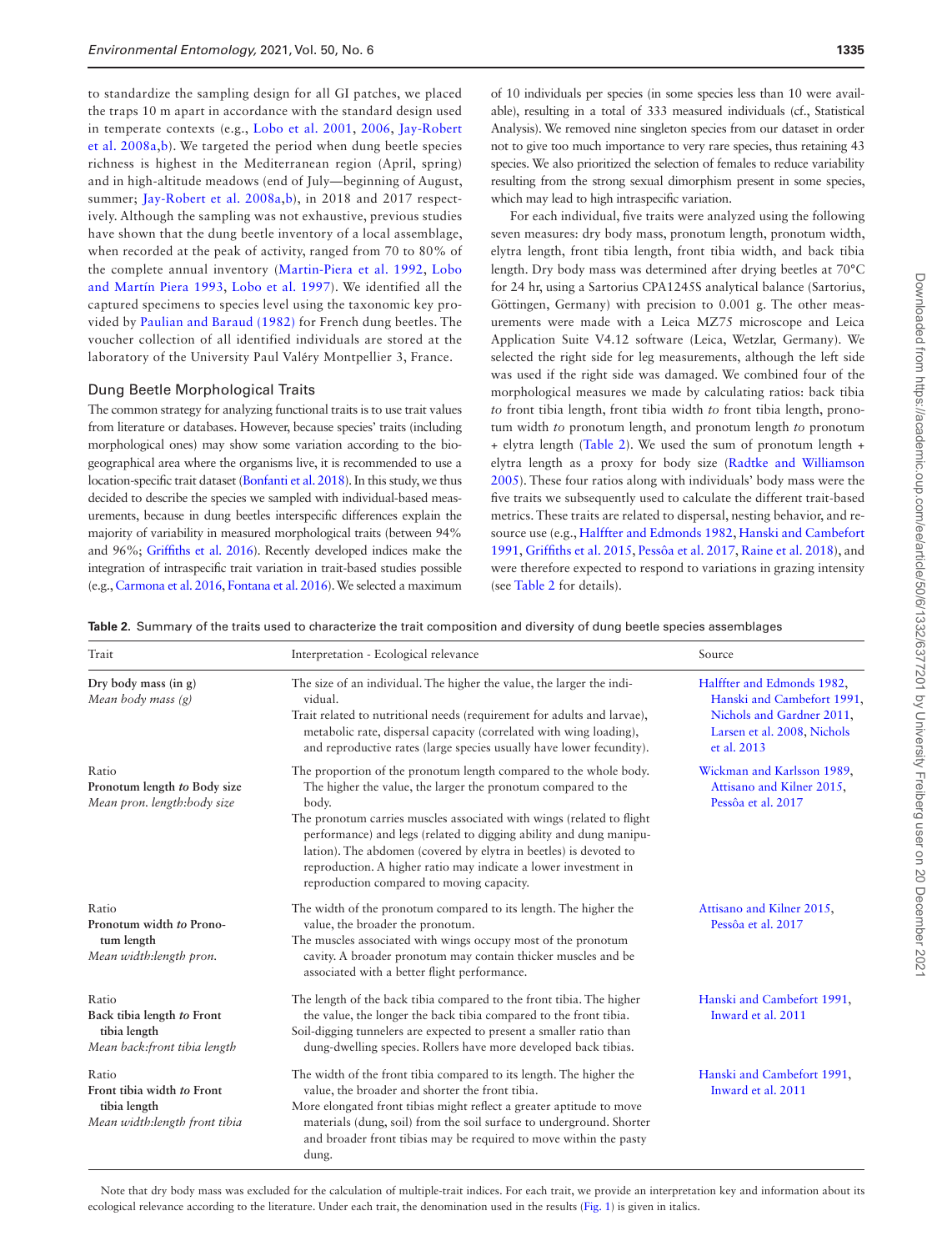## Trait-Based Metrics

A bootstrap procedure was used to standardize across traps the number of individuals used to calculate the trait-based metrics. This is a crucial step, as it allows us to obtain trait diversity metrics that are independent of dung beetle abundance and thus suited to testing our hypotheses. In other words, we made sure that the observed trait diversity changes (especially in trait richness, which is particularly affected by the number of individuals) were not trivially driven by variation in dung beetle abundance across sites. Therefore, using all individual measurements available, we bootstrapped 10 individuals 999 times (whenever possible from the right combination of study area, site identity, and GI). For two species, it was necessary for some traps to use traits measured in a different study area but under the same GI. For 10 species, measurements were needed from the same pasture but under a different GI.

The probability of selecting a given measured individual was determined by the relative species abundance in each trap (i.e., the number of bootstrapped individuals of a given species was proportional to its relative abundance in the target species assemblage). Intraspecific trait variability was adequately taken into account (with the highest resolution available, which was different for each species) by repeating the calculations 999 times. We used the mean of the bootstrapped values of each trait-based metric for each trap in the statistical analyses.

Different facets of trait-based analyses provide complementary insights into the response of communities to changes in environmental conditions. The mean value of single traits in a community is commonly used to investigate the reshuffling of community trait composition in response to various gradients ([Lavorel et al. 2008](#page-10-25)). In nature, however, species' responses to environmental gradients are expected to be determined by the response of several traits that may covary or show trade-offs ([Reich et al. 2003](#page-10-26)). Indices based on multiple traits of species or individual organisms have thus been developed to describe the trait diversity of communities, and allow obtaining a comprehensive description of the processes structuring them along various gradients ([Mouillot et al. 2013](#page-10-27)). In this study, we considered single trait and multiple trait approaches simultaneously.

We first investigated the trait composition of dung beetles species assemblages by calculating the mean of each single trait [\(Table 2\)](#page-3-0). We then quantified the trait diversity of dung beetles species assemblages using three independent and complementary multiple-trait indices. TOP (trait onion peeling; [Fontana et al. 2016\)](#page-9-24) was used to measure trait richness, TED (trait even distribution; [Fontana et al.](#page-9-24) [2016\)](#page-9-24) was used to measure trait evenness, and FDis (functional dispersion; Laliberté [and Legendre 2010\)](#page-10-28) was used to measure trait divergence. To avoid the inclusion of correlated traits in the calculation of trait diversity indices ([Naeem and Wright 2003](#page-10-29)), we checked for correlations between the different traits ([Supplemental Material S4\)](http://academic.oup.com/ee/article-lookup/doi/10.1093/ee/nvab091#supplementary-data). The ratio 'pronotum width to pronotum length' was found to correlate quite strongly with dry body mass (Pearson's *r* of 0.58). We, therefore, decided to remove dry body mass from the calculation of multiple-trait indices, thus retaining the following ratios: back tibia *to* front tibia length, front tibia width *to* front tibia length, pronotum width *to* pronotum length, and pronotum length *to* pronotum + elytra length. The maximum pairwise correlation between these four morphological traits was 0.44, which we considered as an acceptable level of correlation.

TOP is the sum of all successive convex hull areas touching the individuals of a species assemblage in a multidimensional trait space. It increases with the addition of unique trait values in the multidimensional trait space, and it is sensitive to the addition/exclusion

of trait values located both in the middle and at the edges of the trait distribution ([Fontana et al. 2016\)](#page-9-24). TED measures the regularity in the distribution of individuals within the multidimensional trait space as compared to a perfectly even reference distribution. Continuous variation in TED can signal that organisms are converging around certain trait combinations (low TED, following data clustering), or spreading more regularly in the trait space (higher TED). FDis is the mean distance of individuals to the centroid of trait distribution. It increases when most organisms in a community possess highly different trait combinations. Decrease in trait richness and divergence may reflect the decrease or disappearance of unviable phenotypes in a community under environmental filtering [\(Cornwell](#page-9-26) [et al. 2006](#page-9-26), [Mouillot et al. 2013,](#page-10-27) [Fontana et al. 2016](#page-9-24)). Trait evenness is, in contrast, considered to be a measure of niche partitioning, and is therefore expected to increase when resource scarcity results in a low niche overlap across multiple trait dimensions as a means of avoiding competition [\(Fontana et al. 2018,](#page-9-27) [2019,](#page-9-28) [He et al. 2018\)](#page-9-29).

### Statistical Analyses

We assessed the effects of the factor 'grazing intensity' (LGI, MGI, HGI) on the three multidimensional trait-based metrics and on the mean of single traits (calculated for each pitfall trap) using standard linear models. Given that our aim was to compare the response of dung beetle communities to grazing between the two study areas, we fitted the models separately for the steppe and the Alps. Our sampling design featured two nested levels: two study areas (steppe and Alps) with two pastures each. The identity of the sampled pastures in each area could be considered as a random factor. However, the number of independent pastures in both the steppe and the Alps (two in each) was insufficient to accurately estimate group-level variation ([Gelman and Hill 2006\)](#page-9-30). As a result, we used standard linear models, considering 'pasture identity' as a fixed effect. We interpreted the results by focusing on the 'grazing intensity' effect.

We performed all analyses in R (version 3.6.0, [R Development](#page-10-30) [Core Team 2020\)](#page-10-30). We used the R script provided by [Fontana et al.](#page-9-24) [\(2016\)](#page-9-24) to compute TOP and TED, and the R package 'FD' ([Lalibert](#page-10-28)é [and Legendre 2010;](#page-10-28) *dbFD* function) to compute FDis.

## **Results**

We collected a total of 11,727 dung beetles belonging to 50 species (see [Supplemental Material S5](http://academic.oup.com/ee/article-lookup/doi/10.1093/ee/nvab091#supplementary-data) [online only] for a full species list with abundances recorded in each GI patch, site, and study area). By comparison with previous inventories, our sampling design allowed us to have a good representation of the composition of local dung beetle communities in each study area ([Supplemental Material S6](http://academic.oup.com/ee/article-lookup/doi/10.1093/ee/nvab091#supplementary-data) [online only]). The species composition in the two study areas was very different, with only four Aphodiinae species in common (*Aphodius cardinalis* Reitter*, Calamosternus granaries* L.*, Colobopterus erraticus* L., and *Otophorus haemorrhoidalis* L.). Species richness was slightly higher in the steppe compared to the Alps (28 vs. 26), but the mean number of captured individuals in traps was seven times higher in the Alps (Mean  $\pm$  SE: steppe = 48. 8  $\pm$  4.0; Alps = 342. 3  $\pm$  42.4).

## Changes in Mean Trait Values in Response to Grazing Intensity

Mean trait values changed significantly between the GI patches and often similarly between the two study areas [\(Fig. 1\)](#page-5-0). Both in the steppe and the Alps, dung beetles in LGI patches were, on average, larger than those in HGI patches (steppe [LGI > HGI]: *t* = −9.02, *P* < 0.001; Alps [LGI > HGI]: *t* = −6.54, *P* < 0.001;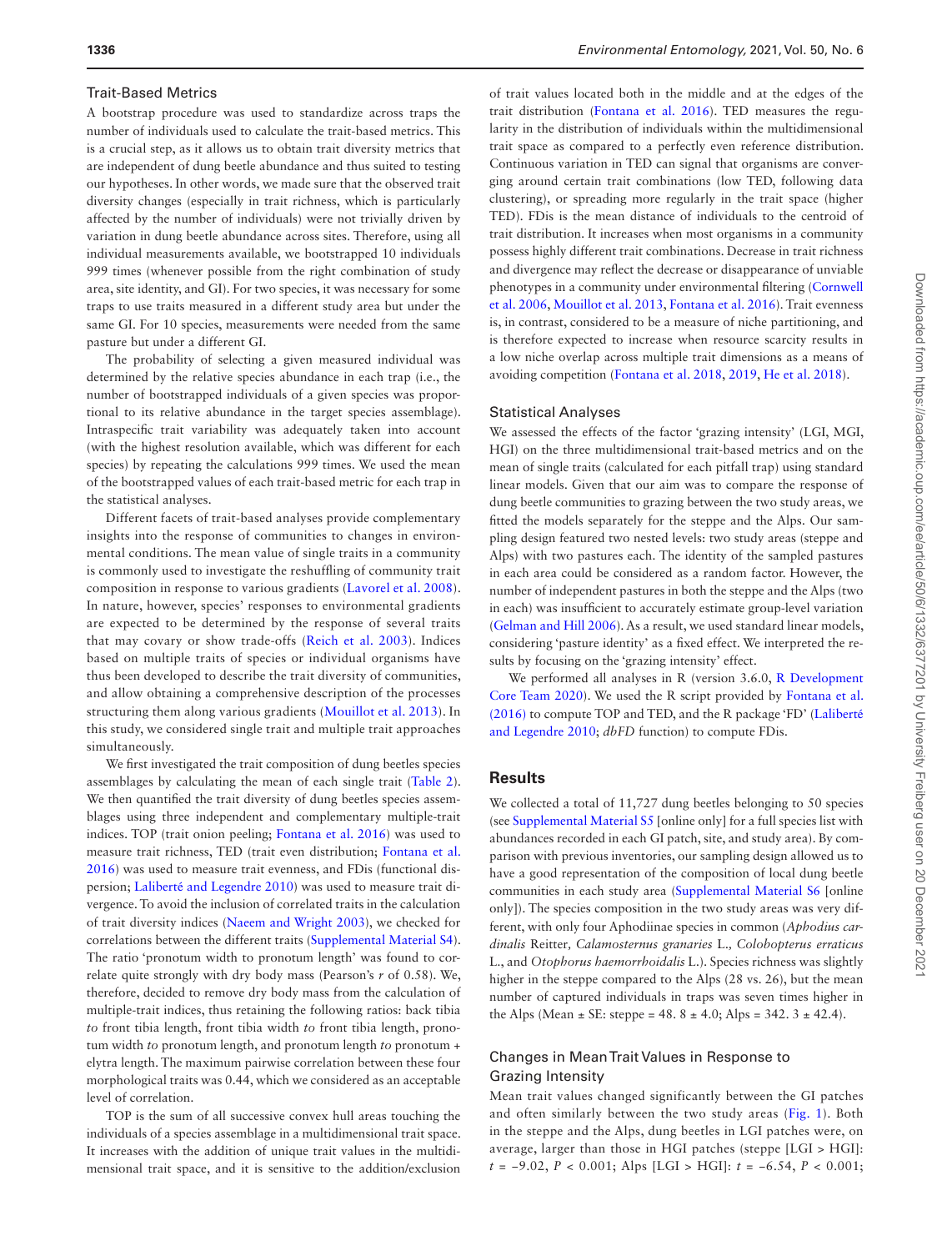

<span id="page-5-0"></span>Fig. 1. Variation in the mean value of each trait used in the analyses ([Table 2\)](#page-3-0) between the GI patches in the steppe (top row) and the Alps (bottom row). For each response variable, three levels of grazing intensity (GI) were tested: Low (LGI), Moderate (MGI), and High (HGI). Differing letters (a, b, c) indicate significant differences between grazing intensity levels at  $\alpha$  = 0.05 based on the standard linear models (refer to [Supp Table 7.1 \[online only\]](http://academic.oup.com/ee/article-lookup/doi/10.1093/ee/nvab091#supplementary-data) for statistical results of the pairwise comparisons).

[Fig. 1a](#page-5-0) and [f](#page-5-0)) and had broader pronotum (steppe [LGI > HGI]: *t* = −5.19, *P* < 0.001; Alps [LGI > HGI]: *t* = −6.04, *P* < 0.001; [Fig. 1c](#page-5-0) and [h](#page-5-0)). In the steppe, dung beetles had a larger-proportioned pronotum relative to their size in LGI and MGI patches ([LGI > HGI]: *t* = −5.02, *P* < 0.001; [MGI > HGI]: *t* = −3.61, *P* < 0.001; [Fig. 1b\)](#page-5-0), while no significant variation was found for this trait in communities in the Alps ([Fig. 1g](#page-5-0)). Observed changes for leg-related traits in species assemblages were quite similar between the steppe and the Alps. Dung beetles in LGI patches had, on average, proportionately longer front tibias compared to back tibias (steppe [LGI < HGI]: *t* = 4.03, *P* < 0.001; Alps [LGI < HGI]:  $t = 2.93$ ,  $P = 0.01$ ; [Fig. 1d](#page-5-0) and [i](#page-5-0)) and narrower front tibias (steppe [LGI < HGI]:  $t = 4.83$ ,  $P < 0.001$ ; Alps [LGI < HGI]:  $t = 2.75$ ,  $P = 0.01$ ; [Fig. 1e](#page-5-0) and [j](#page-5-0)) compared to dominant beetles in HGI patches which had proportionately longer back tibias compared to the front tibias, and shorter, broader front tibias. Please refer to [Supp Table 7.1 \[online only](http://academic.oup.com/ee/article-lookup/doi/10.1093/ee/nvab091#supplementary-data)] for statistical results for these comparisons, including estimates, df, *t* value and *P* value.

## Changes in Trait Diversity in Response to Grazing Intensity

We observed some significant changes in trait diversity values between the GI patches ([Fig. 2\)](#page-6-0). In both the steppe and the Alps, trait richness (TOP) peaked in MGI patches (steppe [MGI > LGI]: *t* = 2.84, *P* = 0.01, steppe [MGI > HGI]: *t* = −2.66, *P* = 0.01; Alps [MGI > LGI]: *t* = 3.00, *P* = 0.01, Alps [MGI > HGI]: *t* = −2.61,  $P = 0.01$ ; [Fig. 2a](#page-6-0) and [d\)](#page-6-0). In the Alps, trait divergence (FDis) tends to be higher in species assemblages occurring in MGI patches [MGI > LGI]: *t* = 2.05, *P* = 0.05, [MGI > HGI]: *t* = −2.81,  $P = 0.01$ ; [Fig. 2e](#page-6-0)), while no significant trend was observed in the steppe [\(Fig. 2b](#page-6-0)). The results showed no significant trends in trait evenness (TED) between GI patches, both in the steppe and the Alps ([Fig. 2c](#page-6-0) and [f](#page-6-0)). Please refer to [Supp Table 7.2 \(online only](http://academic.oup.com/ee/article-lookup/doi/10.1093/ee/nvab091#supplementary-data)) for statistical results for these comparisons, including estimates, df, *t* and *P* values.

## **Discussion**

To date, only a few studies have addressed the responses of particular groups of arthropods to fine-scale heterogeneity in grazing intensity (e.g., [Cole et al. 2010,](#page-9-4) [Jerrentrup et al. 2014](#page-9-5), [Chillo et al.](#page-9-6) [2017\)](#page-9-6). We found in this study that this scale of habitat patchiness matters for dung beetles. Because dung beetles are excellent fliers and actively forage for food by smell, they are able to move over long distances [\(Larsen and Forsyth 2005](#page-10-12), [da Silva and Hernández](#page-11-13) [2015\)](#page-11-13), exceeding those separating the different GI patches within the sampled rangelands ([Cultid-Medina et al. 2015](#page-9-31)). Despite this long-distance foraging, we demonstrated in both the steppe and the Alps that fine-scale variations in grazing intensity are likely to result in changes in morphological trait composition and in trait diversity of dung beetles communities, specifically in terms of trait richness and trait divergence.

## How May the Spatially Heterogeneous Grazing Intensity Influence Dung Beetle Assemblages at a Fine Scale?

## **Response of Body Mass**

In the two study areas, substantial—and often similar—changes in the mean trait values of dung beetle species assemblages were found between contrasting conditions in terms of grazing intensity within the studied rangelands. Among these changes, the observed decrease in dung beetle body mass with increasing grazing intensity may be explained by several non-mutually exclusive factors.

First, body mass—or body size more generally—is a central parameter in animal life histories, as it interacts with most fitness-related traits ([Peters 1983](#page-10-31)). A decrease in community mean body mass with increasing disturbance intensity has been demonstrated for several arthropod taxa [\(Simons et al. 2016](#page-11-14), [Wong et al. 2019](#page-11-15)). In dung beetles, differences in body size may be correlated with differences in behavior and fecundity, and such differences may explain the pattern observed for body mass, at least partially. Large dung beetles generally elaborate below ground nests in which the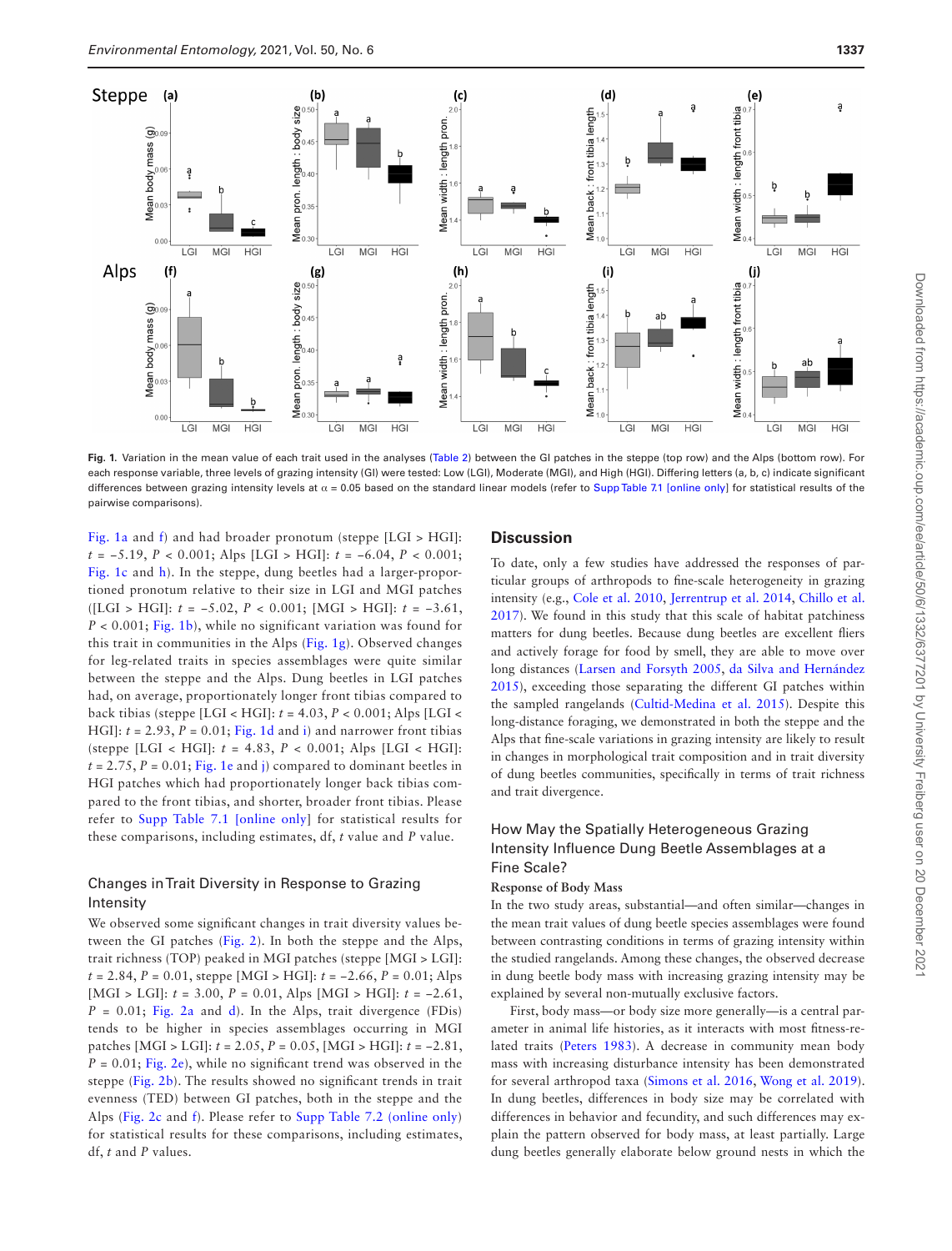

<span id="page-6-0"></span>**Fig. 2.** Variation in trait richness (TOP), trait divergence (FDis), and trait evenness (TED) in species assemblages between the GI patches in the steppe (top row) and the Alps (bottom row). For each response variable, three levels of grazing intensity (GI) were tested: Low (LGI), Moderate (MGI), and High (HGI). Differing letters (a, b, c) indicate significant differences between grazing intensity (GI) levels at  $α = 0.05$  based on the standard linear models (refer to [Supp Table 7.2 \[online](http://academic.oup.com/ee/article-lookup/doi/10.1093/ee/nvab091#supplementary-data) [only\]](http://academic.oup.com/ee/article-lookup/doi/10.1093/ee/nvab091#supplementary-data) for statistical results of the pairwise comparisons).

offspring find food and shelter ([Hanski and Cambefort 1991](#page-9-8)). This parental care compensates for the low fecundity of these species. To do their nest, adults of large species make numerous round trips between the ground and the surface to bury pieces of excrement; the entire nesting sequence may last from hours to several days ([Klemperer 1979](#page-9-32), [1982](#page-9-33)). One can hypothesize that repeated trampling of droppings in overgrazed areas might compromise the ability of these large species to make their nest efficiently. Smaller species (i.e., Aphodiinae species) that simply lay their eggs inside droppings or at the soil-dropping interface ([Gittings and Giller 1997](#page-9-34)) should be less disturbed. However, larvae of these small species should be more sensitive to an intensive trampling of their living substrate on the surface (i.e., droppings) than those living belowground (i.e., larvae of burrowing beetles). Therefore, the large offspring production by small species may allow the persistence of individuals in overgrazed patches, contrary to large species—with few offspring which are believed to be less adapted to highly disturbed habitats ([Hanski and Cambefort 1991](#page-9-8)).

Second, grazing intensity, by altering the structure of the vegetation, may modify prey detectability by predators (e.g., birds). Short vegetation height in highly grazed habitats has been associated with increased prey detectability [\(Atkinson et al. 2004,](#page-8-8) [Butler and Gillings](#page-9-35) [2004\)](#page-9-35). It can therefore be hypothesized that droppings and associated dung beetles are more visible in short than in tall and dense vegetation. In line with this hypothesis, both in the steppe and the Alps, areas of bare soil in highly grazed habitats are frequently visited by several bird species, such as corvids (e.g., Eurasian jackdaw *Corvus* 

*monedula* L., 1758 [Passeriformes: Corvidae], Red-billed Chough *Pyrrhocorax pyrrhocorax* L. [Passeriformes: Corvidae]) and passerines (e.g., Northern Wheatear *Oenanthe oenanthe* L. [Passeriformes: Muscicapidae]), which search for prey, including dung beetles in droppings ([Young 2015,](#page-11-16) and personal observations by WP). We note that dung beetle diversity can be relatively high on bare soil despite the presence of predatory birds [\(Sullivan et al. 2017a, b](#page-11-17)). However, these studies focused on a homogeneous coastal dune ecosystem, while the habitat heterogeneity within our studied rangelands might create different selective pressures by predators such as birds at a small spatial scale [\(Vandenberghe et al. 2009,](#page-11-18) [Murray et al. 2016\)](#page-10-32). Increased predation in highly-grazed areas might preferentially affect large-bodied dung beetles that are more easily detected. This link between body size and predation pressure has been demonstrated for other prey types such as caterpillars (e.g., [Remmel and Tammaru](#page-10-33) [2009\)](#page-10-33), but remains to be tested in future studies for dung beetles.

Third, the observed decrease in dung beetle body mass with increasing grazing intensity might also be related to differences in dispersal capacity according to species' body size ([Roslin 2000\)](#page-10-34). Almost all dung beetle species living in temperate regions access feeding resources by flying and locating ephemeral dung patches thanks to their olfactory capacity [\(Tribe and Burger 2011\)](#page-11-19). [Larsen](#page-10-23) [et al. \(2008\)](#page-10-23) showed that dung beetle body mass is highly positively correlated with wing loading (ratio of body mass to wing surface) and therefore flight performance ([Le Roy et al. 2019](#page-10-35)). As a consequence, larger individuals with higher flight capacity are expected to be more efficient at acquiring the few and scattered resources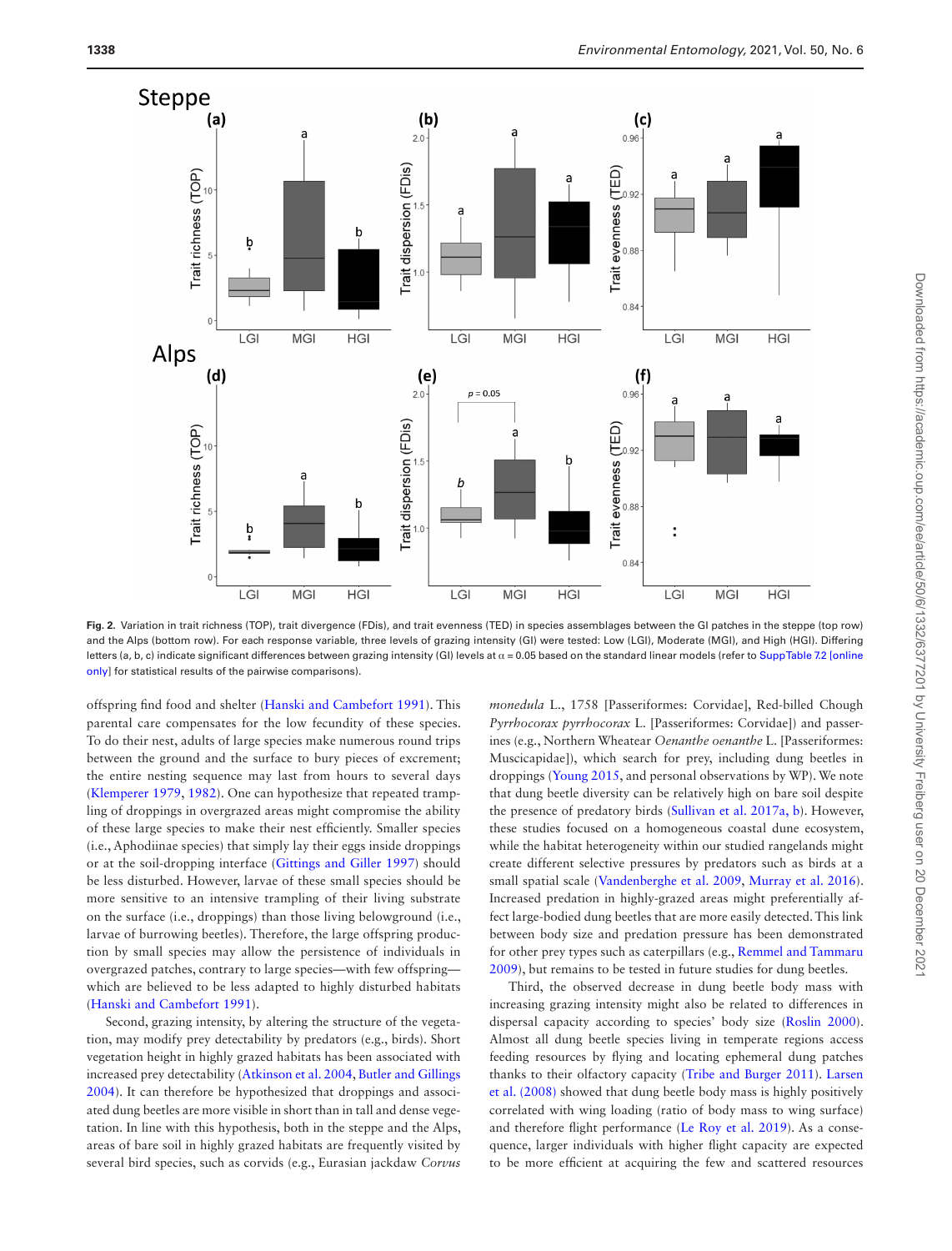available in the lightly grazed patches of rangelands. This pattern has already been reported in tropical environments, where large-bodied dung beetles are known to detect and access food from long distances ([Nichols et al. 2013](#page-10-24)). Conversely, in a study conducted in Finland, [Roslin \(2000\)](#page-10-34) found that small dung beetles mainly display 'dung pad-to-dung pad' dispersal patterns, a strategy expected to be more efficient in highly grazed patches, with high resource density and large aggregation of sheep droppings.

Variations in dung density caused by changes in the level of grazing intensity may thus modulate the competitive interactions between dung beetles and maybe an additional mechanism underlying the observed pattern. With their greater ability to access and rapidly garner large amounts of dung for nesting under low grazing intensity, larger species may prevent the use of droppings by smaller beetles through exploitative competition ([Gittings and Giller 1999](#page-9-36)). Conversely, the relaxation of competition with those large species in highly grazed patches may shift the competition balance in favor of smaller and non-nesting species (i.e., Aphodiinae), which may thus benefit from a greater amount of substrate for ovipositing and larval growth. Typically, some small Aphodiinae species can benefit from droppings accumulation in overgrazed areas [\(Lumaret and Iborra](#page-10-36) [1996\)](#page-10-36).

#### **Response of Other Morphological Traits**

Our results also support our hypothesis that morphological traits related to soil-nesting strategies are filtered out at the higher grazing intensity. Dung beetles occurring in lightly grazed patches tended to have relatively elongated and longer-proportioned front tibias compared to individuals at highly grazed patches, which had rather broad and shorter-proportioned front tibias. More developed front legs can be considered a morphological adaptation for building underground nests while broader legs can help dwellers to progress in the soft mass of dung [\(Beutel et al. 2013\)](#page-8-9). Thus, the observed pattern in the steppe and the Alps is likely to reflect a decrease in soil-living individuals within assemblages in highly grazed patches. This result is in line with the findings of [Jankielsohn et al. \(2001\)](#page-9-37) and [Negro et al. \(2011\)](#page-10-37) in intensively grazed areas of the African Savannah and the Italian Alps, respectively. It was suggested that this pattern is accounted for by repeated trampling that disrupts the physical characteristics of soil, creating unfavorable conditions for species that oviposit (e.g., in tiger beetles, [Cornelisse and Hafernik](#page-9-38) [2009\)](#page-9-38) or build tunnels underground. In a recent study, [Dabrowski](#page-9-39) [et al. \(2019\)](#page-9-39) showed that South African dung beetles are able to dig and reproduce in highly compacted soils, but the effects of soil compaction may change depending on the species considered. However, presently little is known about the sensitivity of different European dung beetles to physically altered soil conditions. Measuring the soil hardness could have given us more information about this process; however, the very compact soil of the steppe prevented us to use the commonly applied tools (e.g., handheld penetrometer, [Manning](#page-10-38) [et al. 2016\)](#page-10-38). We encourage future studies in explicitly exploring this link between soil physical disturbance due to trampling and the disappearance of soil digger dung beetles.

We also found that variations in grazing intensity selected particular trait values associated with the shape of the pronotum. In both study areas, dung beetles sampled in lightly and moderately grazed patches had, on average, a broader pronotum than those of highly grazed patches. In the steppe, they also had a larger-proportioned pronotum relative to the rest of the body. Given that an insect pronotum can be linked to several functions, two non-mutually

exclusive hypotheses may explain the observed variation in pronotum shape. Firstly, this part of the body carries muscles attached for wing movement, and high flight speed requires strong musculature [\(Dickinson and Dudley 2009\)](#page-9-40). Therefore, individuals with the greatest flight performance usually have more developed pronotum ([Attisano and Kilner 2015](#page-8-7)). This supports our hypothesis that good flyers/dispersers dominate assemblages in lightly grazed patches where droppings are scarce. Secondly, since foreleg muscles are also located in this part of the body, individuals with larger pronotum should have a greater capacity to dig and move materials from underground to the soil surface [\(Table 2\)](#page-3-0). Thus, the observed pattern may also result from the decrease in soil-digging beetles in highly grazed patches, in line with our hypothesis about leg-related traits.

## What are the Consequences of Those Processes for Trait Diversity?

The observed changes in morphological trait composition within dung beetle assemblages resulted in significant variations in some of the used multidimensional trait indices. In both the steppe and the Alps, dung beetle trait richness (TOP) is higher for species assemblages occurring in moderately grazed patches and decreased in the lightly and highly grazed ones. According to the theory of habitat filtering, environmental pressures are likely to filter organisms without suitable trait values to cope with local conditions ([Cornwell et al. 2006,](#page-9-26) [Pakeman 2011\)](#page-10-39). This may result in reduced trait space, consisting of a restricted pool of the most adapted trait value combinations [\(Cornwell et al. 2006\)](#page-9-26). In our study, specific morphological characteristics were selected at low and high grazing intensities. Specifically, as explained above, we suggest that livestock disturbance and high dropping density in intensively grazed patches selected mainly for small size and dweller species, while low disturbance intensity and resource availability in the lowest grazed patches selected for a restricted range of resource use strategies that enhance foraging efficiency. In moderately grazed patches, intermediate levels of resource availability and disturbance intensity (i.e., disturbance of soil characteristics) may create a wider range of potential niches, allowing the local coexistence of individuals with different ecological requirements. This, in turn, might increase the morphological trait space occupied by dung beetle communities, and therefore results in the observed higher trait richness in moderately grazed patches. This hypothesis is in line with the results of [Jerrentrup et al. \(2014\)](#page-9-5) and [Pöyry et al. \(2006\)](#page-10-40) for other arthropods groups (e.g., phytophagous insects), which had shown that species richness may peak at intermediate levels of sward height in temperate grasslands.

This selection of certain ecological strategies at high and low grazing intensity was also associated with lower trait divergence (FDis) in the Alps, probably because in these conditions certain trait combinations were filtered out towards the edges of the trait space. Consequently, most dung beetles living in these habitats displayed more homogeneous or similar trait combinations (as a consequence of trait filtering), leading to overall trait convergence in these dung beetles communities. Conversely, the heterogeneity of environmental conditions in moderately grazed patches facilitates the coexistence of numerous species with distinct ecological strategies, thus driving an increase in trait divergence ([Jerrentrup et al. 2014](#page-9-5)).

This result, however, was not observed for species assemblages in the steppe, where we did not observe the same significant differences in trait divergence. More specifically, and contrary to the observed pattern in the Alps, steppe dung beetle assemblages occurring in highly grazed patches did not show a significantly reduced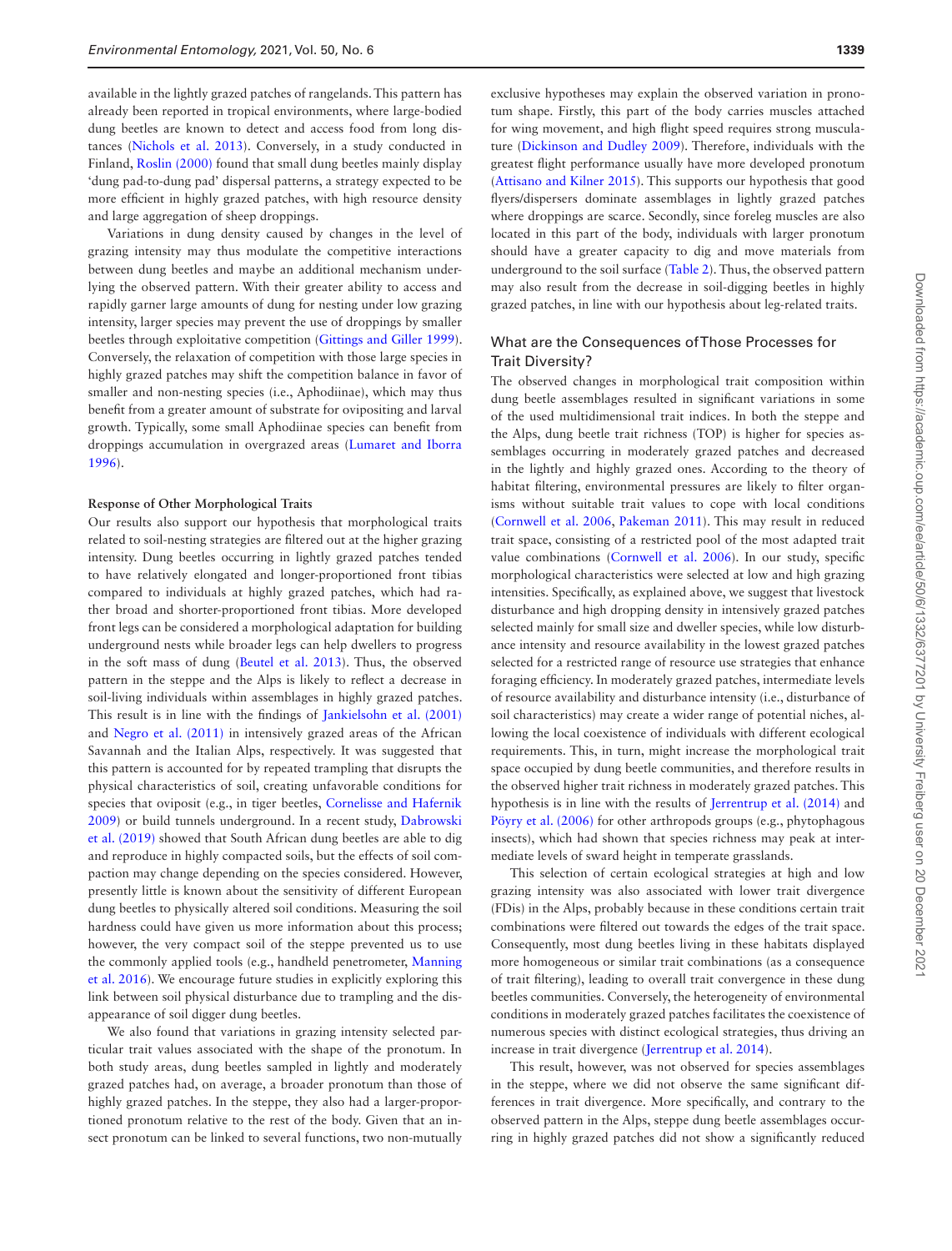trait divergence compared to those sampled in moderately grazed patches. This result may be due to different sampling conditions between the two steppe study sites. Indeed, the presence of a sheepfold in the 'Petit Carton' pasture (see Material and Methods—Study Areas and Sampling Design) prevented us from sampling directly in the resting area. As a consequence, at 'Petit Carton', the HGI patch was sampled in the surroundings of the sheepfold, and showed FDis values that were significantly higher than those observed for the HGI of the second steppe rangeland (i.e., 'Grosse du Couchant'; respectively FDis mean ± SE: 1. 52 ± 0.05 vs. 1. 03 ± 0.08; Mann–Whitney *U* test  $P = 0.01$ ). It is likely that, contrary to our expectations (see Material and Methods—Study Areas and Sampling Design), grazing intensity in the sheepfold's surroundings was not as high as inside the outdoor resting place, with the result that the livestock-induced disturbance around the sheepfold was probably not strong enough to reduce trait divergence of the species assemblages, as was observed in other HGI patches.

Finally, trait evenness (TED) exhibited a distinct pattern compared to the trait richness and trait divergence, and we did not observe statistically significant variations for this index. As stated above, increasing TED is expected to result from competitive interactions reducing niche overlap. The absence of any clear tendency suggests that dung beetles are similarly tolerant to the competition along the whole grazing intensity gradient covered in our study. In other words, the investigated gradients of disturbance and resource availability directly caused the disappearance of certain dung beetles (as discussed for trait richness and divergence), without necessarily causing niche partitioning among the viable phenotypes.

#### Conclusions and Perspectives

Our study offers new insights into the effects of grazing intensity on arthropod communities in rangelands, with an emphasis on finescale processes, which have been poorly studied so far. Quite similar responses of dung beetle communities in a Mediterranean steppe and the French Alps validates the assumption that local environmental pressures can filter out dung beetles based on their trait combinations. Specifically, we found directional shifts in dung beetle body size and morphological traits, which we interpret as related to the fine-scale variations in dropping availability and soil conditions. Within rangelands, the reduction of filtering pressures in moderately grazed patches was found to increase trait richness within dung beetle species assemblages.

Dung beetles play a primary role in dung removal in grazed areas [\(Beynon et al. 2015](#page-8-10)), and how the variations in dung beetles assemblages reported in the present study alter this function remain to be explored. Because functionally richer assemblages are expected to be more efficient in performing dung removal (Milotić [et al. 2017](#page-10-41), [2019](#page-10-42)), variations in the functional structure of dung beetle assemblages are likely to alter this process. In overgrazed patches, our observations of dung accumulation could thus be linked to a decrease of both trait diversity and large species, which play a disproportionately important role in dung removal ([Kaartinen et al. 2013,](#page-9-41) Milotić [et al. 2017](#page-10-41)). Future studies are needed to confirm this hypothesis.

Finally, using sets of morphological traits allowed us to comprehensively investigate the effects of environmental pressures, as they affect the multidimensional phenotype that reflects an organism's niche [\(Ricklefs and Travis 1980\)](#page-10-9). However, for some taxa such as insects, the trait–environment relationship is still poorly understood. Moreover, many morphological features have multiple functional roles, and revealing how morphology differentially affects

performance—or whether such a causal relationship even occurs can be difficult ([Moen 2019\)](#page-10-43). We, therefore, strongly recommend further laboratory and controlled experiments to assess the functional relevance of eco-morphological traits of dung beetle communities. This is a fundamental step towards improving predictive trait-based studies with terrestrial arthropods.

## **Supplementary Data**

Supplementary data are available at *Environmental Entomology* online.

## **Acknowledgments**

We thank the Biodiversity and Conservation Biology Research Unit of the WSL for their welcome. We are grateful to the staff at the Provence-Alpes-Côtes-d'Azur Conservatory of Natural Areas and the Vanoise National Park for their cooperation and assistance in this study. We thank the shepherds and sheep breeders for their cooperation. W.P. received a Ph.D. grant from University Paul Valéry Montpellier III, France, and a supplementary grant from the same university to work at the Swiss Federal Institute for Forest, Snow and Landscape Research (WSL) in Birmensdorf, Switzerland. S.F. was supported by the Swiss National Science Foundation, Project 315230\_170200/1. The project also received financial support from the Vanoise National Park. All procedures performed in studies involving human participants were in accordance with the ethical standards of the institutional and/or national research committee and with the 1964 Helsinki declaration and its later amendments or comparable ethical standards. The capture and killing of insects (necessary to identify them) in the protected areas were allowed thanks to the specific authorization given for our scientific study.

### **References Cited**

- <span id="page-8-0"></span>**Alkemade, R., R. S. Reid, M. van den Berg, J. de Leeuw, and M. Jeuken. 2013**. Assessing the impacts of livestock production on biodiversity in rangeland ecosystems. Proc. Natl. Acad. Sci. USA 110: 20900–20905.
- <span id="page-8-8"></span>**Atkinson, P. W., D. Buckingham, and A. J. Morris. 2004**. What factors determine where invertebrate-feeding birds forage in dry agricultural grasslands? Ibis 146: 99–107.
- <span id="page-8-7"></span>**Attisano, A., and R. M. Kilner. 2015**. Parental effects and flight behaviour in the burying beetle, Nicrophorus vespilloides. Anim. Behav. 108: 91–100.
- <span id="page-8-1"></span>**Báldi, A., P. Batáry, and S. Erd**ő**s. 2005**. Effects of grazing intensity on bird assemblages and populations of Hungarian grasslands. AEE 108: 251–263.
- <span id="page-8-3"></span>**Batáry, P., K. M. Orci, A. Báldi, D. Kleijn, T. Kisbenedek, and S. Erd**ő**s. 2007**. Effects of local and landscape scale and cattle grazing intensity on Orthoptera assemblages of the Hungarian Great Plain. Basic Appl. Ecol. 8: 280–290.
- <span id="page-8-9"></span>**Beutel, R. G., F. Friedrich, X.-K. Yang, and S.-Q. Ge. 2013**. Insect morphology and phylogeny. De Gruyter, Berlin, Boston.
- <span id="page-8-2"></span>**de Bello, F., J. Lepš, and M.-T. Sebastià. 2006**. Variations in species and functional plant diversity along climatic and grazing gradients. Ecography 29: 801–810.
- <span id="page-8-10"></span>**Beynon, S. A., W. A. Wainwright, and M. Christie. 2015**. The application of an ecosystem services framework to estimate the economic value of dung beetles to the U.K. cattle industry. Ecol. Entomol. 40: 124–135.
- <span id="page-8-6"></span>**Bonfanti, J., M. Hedde, S. Joimel, P. H. Krogh, C. Violle, J. Nahmani, and J. Cortet. 2018**. Intraspecific body size variability in soil organisms at a European scale: implications for functional biogeography. Funct. Ecol. 32: 2562–2570.
- <span id="page-8-4"></span>**Börschig, C., A.-M. Klein, H. von Wehrden, and J. Krauss. 2013**. Traits of butterfly communities change from specialist to generalist characteristics with increasing land-use intensity. Basic Appl. Ecol. 14: 547–554.
- <span id="page-8-5"></span>**Buse, J., M. Šlachta, F. X. J. Sladecek, M. Pung, T. Wagner, and M. H. Entling. 2015**. Relative importance of pasture size and grazing continuity for the long-term conservation of European dung beetles. Biol. Conserv. 187: 112–119.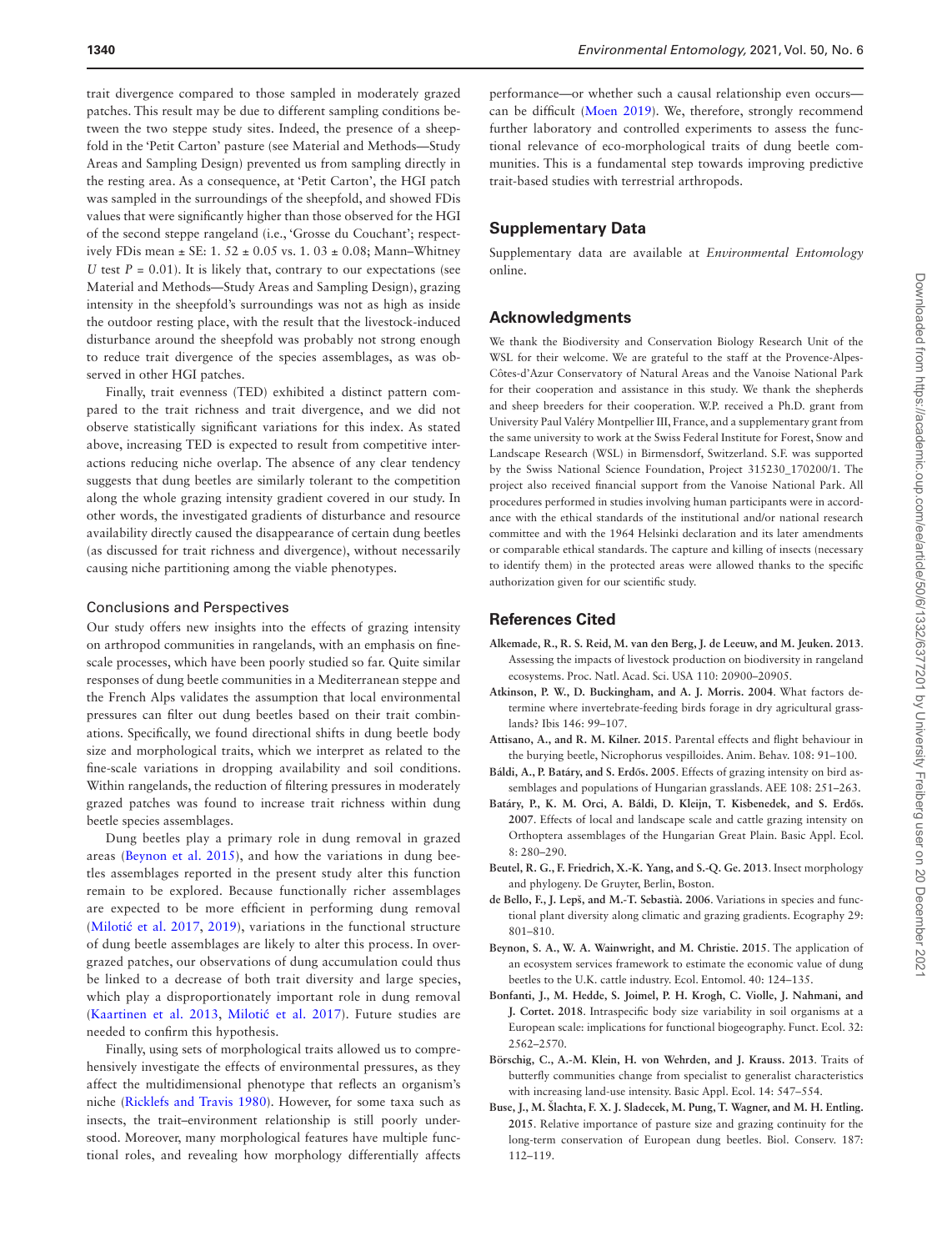- <span id="page-9-35"></span>**Butler, S. J., and S. Gillings. 2004**. Quantifying the effects of habitat structure on prey detectability and accessibility to farmland birds. Ibis 146: 123–130.
- <span id="page-9-23"></span>**Carmona, C. P., F. de Bello, N. W. H. Mason, and J. Lepš. 2016**. Traits without borders: integrating functional diversity across scales. Trends Ecol. Evol. 31: 382–394.
- <span id="page-9-0"></span>**Cecil, E. M., M. J. Spasojevic, and J. H. Cushman. 2019**. Cascading effects of mammalian herbivores on ground-dwelling arthropods: variable responses across arthropod groups, habitats and years. J. Anim. Ecol. 88: 1319–1331.
- <span id="page-9-6"></span>**Chillo, V., R. A. Ojeda, V. Capmourteres, and M. Anand. 2017**. Functional diversity loss with increasing livestock grazing intensity in drylands: the mechanisms and their consequences depend on the taxa. J. Appl. Ecol. 54: 986–996.
- <span id="page-9-15"></span>**Cleary, M. C. 1987**. Contemporary transhumance in Languedoc and Provence. Geogr. Ann. Ser. B 69: 107–113.
- <span id="page-9-4"></span>**Cole, L. J., M. L. Pollock, D. Robertson, J. P. Holland, D. I. McCracken, and W. Harrison. 2010**. The influence of fine-scale habitat heterogeneity on invertebrate assemblage structure in upland semi-natural grassland. AEE 136: 69–80.
- <span id="page-9-38"></span>**Cornelisse, T. M., and J. E. Hafernik. 2009**. Effects of soil characteristics and human disturbance on tiger beetle oviposition. Ecol. Entomol. 34: 495–503.
- <span id="page-9-26"></span>**Cornwell, W. K., L. D. Schwilk, and D. D. Ackerly. 2006**. A trait-based test for habitat filtering: convex hull volume. Ecology 87: 1465–1471.
- <span id="page-9-12"></span>**Cuesta, E., and J. M. Lobo. 2019**. A comparison of dung beetle assemblages (Coleoptera, Scarabaeoidea) collected 34 years apart in an Iberian mountain locality. J. Insect Conserv. 23: 101–110.
- <span id="page-9-31"></span>**Cultid-Medina, C. A., B. G. Martínez-Quintero, F. Escobar, and P. C. de Ulloa. 2015**. Movement and population size of two dung beetle species in an Andean agricultural landscape dominated by sun-grown coffee. J. Insect Conserv. 19: 617–626.
- <span id="page-9-39"></span>**Dabrowski, J., G. Venter, W. F. Truter, and C. H. Scholtz. 2019**. Dung beetles can tunnel into highly compacted soils from reclaimed mined sites in eMalahleni, South Africa. Appl. Soil Ecol. 134: 116–119.
- <span id="page-9-16"></span>**Devillers, P., J. Devillers-Terschuren, J.-P. Ledant** and coll. **1991**. CORINE biotopes manual. Habitats of the European Community. Data specifications – part 2. EUR 12587/3 EN. European Commission, Luxembourg.
- <span id="page-9-7"></span>**Díaz, S., S. Lavorel, S. U. E. McIntyre, V. Falczuk, F. Casanoves, D. G. Milchunas, C. Skarpe, G. Rusch, M. Sternberg, I. Noy**‐**Meir,** *et al.* **2007**. Plant trait responses to grazing – a global synthesis. Glob. Chang. Biol. 13: 313–341.
- <span id="page-9-40"></span>**Dickinson, M., and R. Dudley. 2009**. Flight, pp. 364–372. *In* V. H. Resh and R. T. Cardé (eds.), Encyclopedia of insects, 2nd ed. Academic Press, San Diego, CA.
- <span id="page-9-17"></span>**Dureau, R., and O. Bonnefon. 1998**. Étude des pratiques de gestion pastorale des coussouls, pp. 61–89. *In* Chambre d'Agriculture des Bouches-du-Rhône (eds.), Patrimoine naturel et pratiques pastorales en Crau: pour une gestion globale de la plaine. Chambre d'Agriculture des Bouches-du-Rhône, Aix-en-Provence.
- <span id="page-9-11"></span>**Errouissi, F., and P. Jay-Robert. 2018**. Consequences of habitat change in euromediterranean landscapes on the composition and diversity of dung beetle assemblages (Coleoptera, Scarabaeoidea). J. Insect Conserv. 23: 15–28.
- <span id="page-9-19"></span>**Evans, D. M., N. Villar, N. A. Littlewood, R. J. Pakeman, S. A. Evans, P. Dennis, J. Skartveit, and S. M. Redpath. 2015**. The cascading impacts of livestock grazing in upland ecosystems: a 10‐year experiment. Ecosphere. 6: 1–15.
- <span id="page-9-24"></span>**Fontana, S., O. L. Petchey, and F. Pomati. 2016**. Individual‐level trait diversity concepts and indices to comprehensively describe community change in multidimensional trait space. Funct. Ecol. 30: 808–818.
- <span id="page-9-27"></span>**Fontana, S., M. K. Thomas, M. Moldoveanu, P. Spaak, and F. Pomati. 2018**. Individual-level trait diversity predicts phytoplankton community properties better than species richness or evenness. ISME J. 12: 356–366.
- <span id="page-9-28"></span>**Fontana, S., M. K. Thomas, M. Reyes, and F. Pomati. 2019**. Light limitation increases multidimensional trait evenness in phytoplankton populations. ISME J. 13: 1159–1167.
- <span id="page-9-2"></span>**Forbes, E. S., J. H. Cushman, D. E. Burkepile, T. P. Young, M. Klope, and H. S. Young. 2019**. Synthesizing the effects of large, wild herbivore exclusion on ecosystem function. Funct. Ecol. 33: 1597–1610.
- <span id="page-9-30"></span>**Gelman, A., and J. Hill. 2006**. Data analysis using regression and multilevel/ hierarchical models. Cambridge University Press, Cambridge, UK.
- <span id="page-9-18"></span>**Génin, A., T. Dutoit, A. Danet, A. Le Priol, and S. Kéfi. 2021**. Grazing and the vanishing complexity of plant association networks in grasslands. Oikos 130: 541–552.
- <span id="page-9-34"></span>**Gittings, T., and P. S. Giller. 1997**. Life history traits and resource utilisation in an assemblage of north temperate Aphodius dung beetles (Coleoptera: Scarabaeidae). Ecography 20: 55–66.
- <span id="page-9-36"></span>**Gittings, T., and P. S. Giller. 1999**. Larval dynamics in an assemblage of Aphodius dung beetles. Pedobiologia 43: 439–452.
- <span id="page-9-25"></span>**Griffiths, H. M., J. Louzada, R. D. Bardgett, W. Beiroz, F. França, D. Tregidgo, and J. Barlow. 2015**. Biodiversity and environmental context predict dung beetle-mediated seed dispersal in a tropical forest field experiment. Ecology 96: 1607–1619.
- <span id="page-9-22"></span>**Griffiths, H. M., J. Louzada, R. D. Bardgett, and J. Barlow. 2016**. Assessing the importance of intraspecific variability in dung beetle functional traits. PLoS One 11: e0145598.
- <span id="page-9-9"></span>**Halffter, G., and W. D. Edmonds. 1982**. The nesting behavior of dung beetles (Scarabaeinae): an ecological and evolutive approach. Instituto De Ecología Publication 10 México D.F., Man and the Biosphere Program UNESCO, Mexico.
- <span id="page-9-8"></span>**Hanski, I., and Y. Cambefort. 1991**. Dung beetle ecology. Princeton University Press, Princeton, NJ.
- <span id="page-9-29"></span>**He, P., S. Fontana, X. Sui, A. Gessler, M. Schaub, A. Rigling, Y. Jiang, and M.-H. Li. 2018**. Scale dependent responses of pine reproductive traits to experimental and natural precipitation gradients. Environ. Exp. Bot. 156: 62–73.
- <span id="page-9-3"></span>**Herrero**‐**Jáuregui, C., and M. Oesterheld. 2018**. Effects of grazing intensity on plant richness and diversity: a meta-analysis. Oikos 127: 757–766.
- <span id="page-9-1"></span>**Hobbs, N. T.**, **2006**. Large herbivores as sources of disturbance in ecosystems, pp. 261–288. *In* K. Danell, R. Bergstrom, P. Duncan, and J. Pastor (eds.), Large herbivore ecology, ecosystem dynamics and conservation. Cambridge University Press, Cambridge, United Kingdom.
- <span id="page-9-14"></span>**Hosler, S. C., H. P. Jones, M. Nelson, and N. A. Barber. 2020**. Management actions shape dung beetle community structure and functional traits in restored tallgrass prairie. Ecol. Entomol. 46: 175–186. doi:[10.1111/](https://doi.org/10.1111/een.12950) [een.12950](https://doi.org/10.1111/een.12950)
- <span id="page-9-13"></span>**Inward, D. J. G., R. G. Davies, C. Pergande, A. J. Denham, and A. P. Vogler. 2011**. Local and regional ecological morphology of dung beetle assemblages across four biogeographic regions. J. Biogeogr. 38: 1668–1682.
- <span id="page-9-37"></span>**Jankielsohn, A., C. H. Scholtz, and S. V. Louw. 2001**. Effect of habitat transformation on dung beetle assemblages: a comparison between a South African nature reserve and neighboring farms. Environ. Entomol. 30: 474–483.
- <span id="page-9-21"></span>**Jay-Robert, P., F. Errouissi, and J. P. Lumaret. 2008a**. Temporal coexistence of dung-dweller and soil-digger dung beetles (Coleoptera, Scarabaeoidea) in contrasting Mediterranean habitats. Bull. Entomol. Res. 98: 303–316.
- <span id="page-9-20"></span>**Jay-Robert, P., J.-P. Lumaret, and J.-D. Lebreton. 2008b**. Spatial and temporal variation of mountain dung beetle assemblages and their relationships with environmental factors (Aphodiinae: Geotrupinae: Scarabaeinae). Ann. Entomol. Soc. Am. 101: 58–69.
- <span id="page-9-10"></span>**Jay-Robert, P., J. Niogret, F. Errouissi, M. Labarussias, É. Paoletti, M. V. Luis, and J.-P. Lumaret. 2008c**. Relative efficiency of extensive grazing vs. wild ungulates management for dung beetle conservation in a heterogeneous landscape from Southern Europe (Scarabaeinae, Aphodiinae, Geotrupinae). Biol. Conserv. 141: 2879–2887.
- <span id="page-9-5"></span>**Jerrentrup, J. S., N. Wrage**‐**Mönnig, K.-U. Röver, and J. Isselstein. 2014**. Grazing intensity affects insect diversity via sward structure and heterogeneity in a long-term experiment. J. Appl. Ecol. 51: 968–977.
- <span id="page-9-41"></span>**Kaartinen, R., B. Hardwick, and T. Roslin. 2013**. Using citizen scientists to measure an ecosystem service nationwide. Ecology. 94: 2645–2652.
- <span id="page-9-32"></span>**Klemperer, H. G. 1979**. An analysis of the nesting behaviour of Geotrupes spiniger Marsham (Coleoptera, Scarabaeidae). Ecol. Entomol. 4: 133–150.
- <span id="page-9-33"></span>**Klemperer, H. G. 1982**. Normal and atypical nesting behaviour of Copris lunaris (L.): comparison with related species (Coleoptera, Scarabaeidae). Ecol. Entomol. 7: 69–83.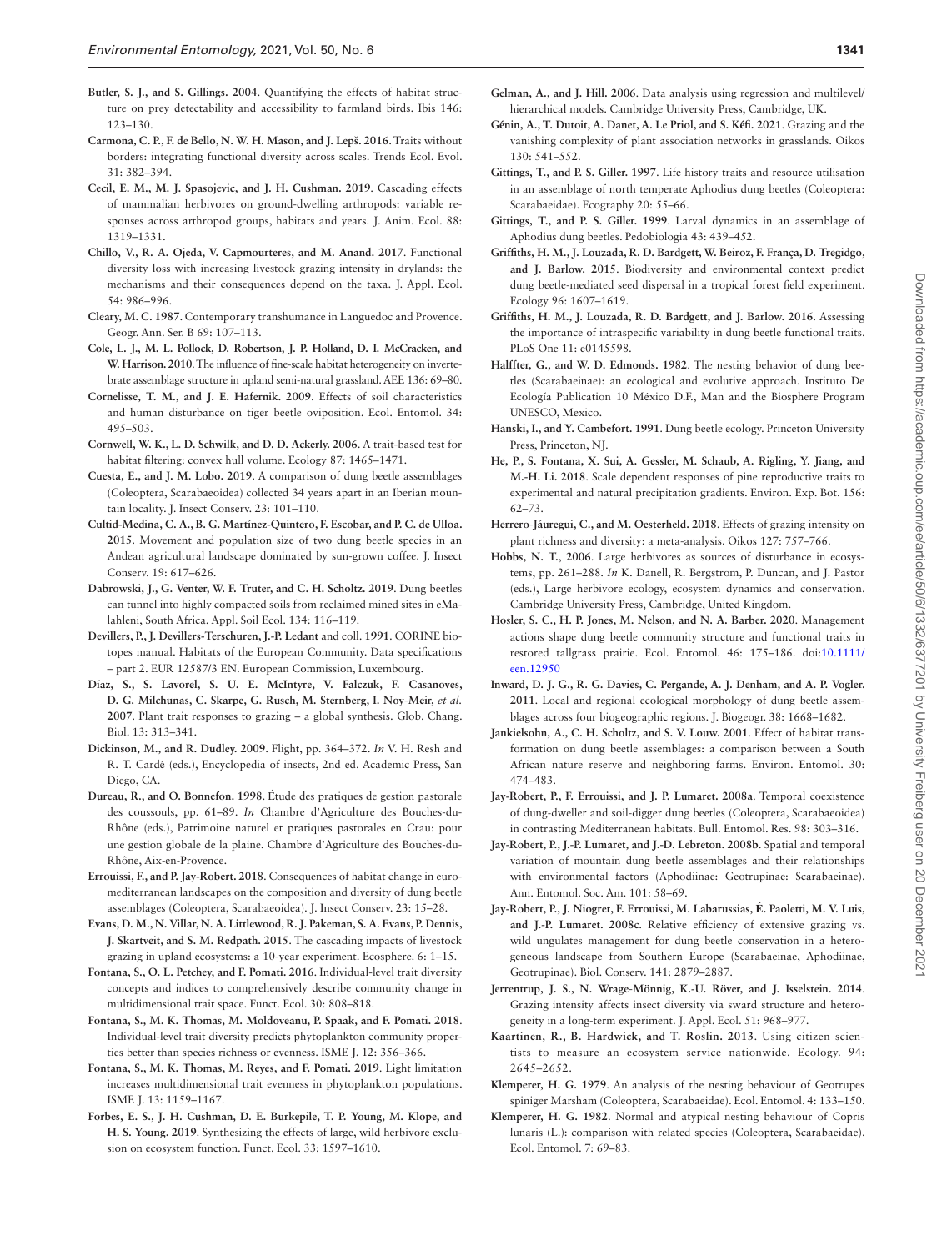- <span id="page-10-1"></span>**van Klink, R., F. van der Plas, C. G. van Noordwijk, M. F. WallisDeVries, and H. Olff. 2015**. Effects of large herbivores on grassland arthropod diversity. Biol. Rev. Camb. Philos. Soc. 90: 347–366.
- <span id="page-10-5"></span>**Knisley, C. B. 2011**. Anthropogenic disturbances and rare tiger beetle habitats: benefits, risks, and implications for conservation. Terr. Arthropod Rev. 4: 41–61.
- <span id="page-10-3"></span>**Komac, B., C. Pladevall, M. Domènech, and R. Fanlo. 2015**. Functional diversity and grazing intensity in sub-alpine and alpine grasslands in Andorra. Appl. Veg. Sci. 18: 75–85.
- <span id="page-10-0"></span>**Kruess, A., and T. Tscharntke. 2002a**. Grazing intensity and the diversity of grasshoppers, butterflies, and trap-nesting bees and wasps. Conserv. Biol. 16: 1570–1580.
- <span id="page-10-4"></span>**Kruess, A., and T. Tscharntke. 2002b**. Contrasting responses of plant and insect diversity to variation in grazing intensity. Biol. Conserv. 106: 293–302.
- <span id="page-10-28"></span>**Laliberté, E., and P. Legendre. 2010**. A distance-based framework for measuring functional diversity from multiple traits. Ecology 91: 299–305.
- <span id="page-10-12"></span>**Larsen, T. H., and A. Forsyth. 2005**. Trap spacing and transect design for dung beetle biodiversity studies. Biotropica 37: 322–325.
- <span id="page-10-23"></span>**Larsen, T. H., A. Lopera, and A. Forsyth. 2008**. Understanding trait-dependent community disassembly: dung beetles, density functions, and forest fragmentation. Conserv. Biol. 22: 1288–1298.
- <span id="page-10-25"></span>**Lavorel, S., K. Grigulis, S. McIntyre, N. S. G. Williams, D. Garden, J. Dorrough, S. Berman, F. Quétier, A. Thébault, and A. Bonis. 2008**. Assessing functional diversity in the field – methodology matters! Funct. Ecol. 22: 134–147.
- <span id="page-10-18"></span>**Lobo, J. M., and F. Martín Piera. 1993**. Análisis comparado de las comunidades primaverales de escarabeidos coprófagos (Col., Scarabaeoidea) de l'archipiélago balear. Ecol. Mediterr. 19: 29–41.
- <span id="page-10-19"></span>**Lobo, J. M., I. Sanmartín, and F. Martín-Piera. 1997**. Diversity and spatial turnover of dung beetle (Coleoptera: Scarabaeoidea) communities in a protected area of south Europe (Doñana National Park, Huelva, Spain). Elytron 11: 71–88.
- <span id="page-10-14"></span>**Lobo, J. M., J.-P. Lumaret, and P. Jay-Robert. 1998**. Sampling dung beetles in the French Mediterranean area: effects of abiotic factors and farm practices. Pedobiologia 42: 252–266.
- <span id="page-10-15"></span>**Lobo, J. M., J.-P. Lumaret, and P. Jay-Robert. 2001**. Diversity, distinctiveness and conservation status of the Mediterranean coastal dung beetle assemblage in the Regional Natural Park of the Camargue (France). Divers. Distrib. 7: 257–270.
- <span id="page-10-16"></span>**Lobo, J. M., J. Hortal, and F. J. Cabrero**‐**Sañudo. 2006**. Regional and local influence of grazing activity on the diversity of a semi-arid dung beetle community. Divers. Distrib. 12: 111–123.
- <span id="page-10-36"></span>**Lumaret, J.-P., and O. Iborra. 1996**. Separation of trophic niches by dung beetles (Coleoptera, Scarabaeoidea) in overlapping habitats. Pedobiologia 40: 392–404.
- <span id="page-10-10"></span>**Lumaret, J.-P., and N. Stiernet. 1991**. Montane dung beetles, pp. 242–254. *In* I. Hanski and Y. Cambefort (eds.), Dung beetle ecology. Princeton University Press, Princeton, NJ.
- <span id="page-10-6"></span>**Lumaret, J. P., N. Kadiri, and M. Bertrand. 1992**. Changes in resources: consequences for the dynamics of dung beetle communities. J. Appl. Ecol. 29: 349–356.
- <span id="page-10-38"></span>**Manning, P., E. M. Slade, S. A. Beynon, and O. T. Lewis. 2016**. Functionally rich dung beetle assemblages are required to provide multiple ecosystem services. AEE. 218: 87–94.
- <span id="page-10-17"></span>**Martin-Piera, F., C. M. Veiga, and J. M. Lobo. 1992**. Ecology and biogeography of dung-beetle communities (Coleoptera, Scarabaeoidea) in an iberian mountain range. J. Biogeogr. 19: 677–691.
- <span id="page-10-2"></span>**Milchunas, D. G., and W. K. Lauenroth. 1993**. Quantitative effects of grazing on vegetation and soils over a global range of environments. Ecol. Monogr. 63: 327–366.
- <span id="page-10-41"></span>**Miloti**ć**, T., S. Quidé, T. Van Loo, and M. Hoffmann. 2017**. Linking functional group richness and ecosystem functions of dung beetles: an experimental quantification. Oecologia 183: 177–190.
- <span id="page-10-42"></span>**Miloti**ć**, T., C. Baltzinger, C. Eichberg, A. E. Eycott, M. Heurich, J. Müller, J. A. Noriega, R. Menendez, J. Stadler, R. Ádám,** *et al.* **2019**. Functionally richer communities improve ecosystem functioning: dung removal and secondary seed dispersal by dung beetles in the Western Palaearctic. J. Biogeogr. 46: 70–82.
- <span id="page-10-43"></span>**Moen, D. S. 2019**. What determines the distinct morphology of species with a particular ecology? The roles of many-to-one mapping and trade-offs in the evolution of frog ecomorphology and performance. Am. Nat. 194: E81–E95.
- <span id="page-10-13"></span>**Mohandass, D., M. J. Campbell, K. C. Beng, and P. Davidar. 2016**. Influence of grazing intensity on swamp plant communities in the tropical montane wetland ecosystems, Nilgiris, Southern India. Appl. Ecol. Environ. Res. 14: 233–268.
- <span id="page-10-27"></span>**Mouillot, D., N. A. Graham, S. Villéger, N. W. Mason, and D. R. Bellwood. 2013**. A functional approach reveals community responses to disturbances. Trends Ecol. Evol. 28: 167–177.
- <span id="page-10-32"></span>**Murray, C., J. Minderman, J. Allison, and J. Calladine. 2016**. Vegetation structure influences foraging decisions in a declining grassland bird: the importance of fine-scale habitat and grazing regime. Bird Study 63: 223–232.
- <span id="page-10-29"></span>**Naeem, S., and J. P. Wright. 2003**. Disentangling biodiversity effects on ecosystem functioning: deriving solutions to a seemingly insurmountable problem. Ecol. Lett. 6: 567–579.
- <span id="page-10-37"></span>**Negro, M., A. Rolando, and C. Palestrini. 2011**. The impact of overgrazing on dung beetle diversity in the Italian Maritime Alps. Environ. Entomol. 40: 1081–1092.
- <span id="page-10-22"></span>**Nichols, E., and T. A. Gardner. 2011**. Dung beetles as a candidate study taxon in applied biodiversity conservation research, pp. 267–291. *In* T. J. Ridsdill-Smith and L. W. Simmons (eds.), Ecology and evolution of dung beetles. Wiley Blackwell, Hoboken, NJ.
- <span id="page-10-24"></span>**Nichols, E., M. Uriarte, D. E. Bunker, M. E. Favila, E. M. Slade, K. Vulinec, T. Larsen, F. Z. Vaz-de-Mello, J. Louzada, S. Naeem,** *et al.* **2013**. Traitdependent response of dung beetle populations to tropical forest conversion at local and regional scales. Ecology 94: 180–189.
- <span id="page-10-39"></span>Pakeman, R. J. 2011. Functional diversity indices reveal the impacts of land use intensification on plant community assembly. J. Ecol. 99: 1143–1151.
- <span id="page-10-20"></span>**Paulian, R., and J. Baraud. 1982**. Faune des coléoptères de France II - Lucanoidea et Scarabaeoidea. Encyclopédie Entomologique XLIII. Editions Lechevalier SARL, Paris, France.
- <span id="page-10-11"></span>**Perrin, W., P. Jay-Robert, B. Buatois, and L. Tatin. 2019**. A comparative analysis of dung beetle assemblages (Coleoptera: Scarabaeidae: Scarabaeinae, Aphodiinae) attracted to sheep and little bustard excrement in Southern France. Coleopt. Bull. 73: 185–192.
- <span id="page-10-7"></span>**Pessôa, M. B., T. J. Izzo, and F. Z. Vaz-de-Mello. 2017**. Assemblage and functional categorization of dung beetles (Coleoptera: Scarabaeinae) from the Pantanal. PeerJ 5: e3978.
- <span id="page-10-31"></span>**Peters, R. H. 1983**. The ecological implications of body size. Cambridge University Press, Cambridge, UK.
- <span id="page-10-40"></span>**Pöyry, J., M. Luoto, J. Paukkunen, J. Pykälä, K. Raatikainen, and M. Kuussaari. 2006**. Different responses of plants and herbivore insects to a gradient of vegetation height: an indicator of the vertebrate grazing intensity and successional age. Oikos 115: 401–412.
- <span id="page-10-30"></span>**R Development Core Team**. **2020**. R: a Language and Environment for Statistical Computing. R Foundation for Statistical Computing, Vienna, Austria. [https://www.R-project.org/.](https://www.R-project.org/)
- <span id="page-10-21"></span>**Radtke, M. G., and G. B. Williamson. 2005**. Volume and linear measurements as predictors of dung beetle (Coleoptera: Scarabaeidae) biomass. Ann. Entomol. Soc. Am. 98: 548–551.
- <span id="page-10-8"></span>**Raine, E. H., C. L. Gray, D. J. Mann, and E. M. Slade. 2018**. Tropical dung beetle morphological traits predict functional traits and show intraspecific differences across land uses. Ecol. Evol. 8: 8686–8696.
- <span id="page-10-26"></span>**Reich, P. B., I. J. Wright, J. Cavender**‐**Bares, J. M. Craine, J. Oleksyn, M. Westoby, and M. B. Walters. 2003**. The evolution of plant functional variation: traits, spectra, and strategies. Int. J. Plant Sci. 164: S143–S164.
- <span id="page-10-33"></span>**Remmel, T., and T. Tammaru. 2009**. Size-dependent predation risk in tree-feeding insects with different colouration strategies: a field experiment: size-dependent predation of insect larvae. J. Anim. Ecol. 78: 973–980.
- <span id="page-10-9"></span>**Ricklefs, R. E., and J. Travis. 1980**. A morphological approach to the study of avian community organization. Auk 97: 321–338.
- <span id="page-10-34"></span>**Roslin, T. 2000**. Dung beetle movements at two spatial scales. Oikos 91: 323–335.
- <span id="page-10-35"></span>**Le Roy, C., V. Debat, and V. Llaurens. 2019**. Adaptive evolution of butterfly wing shape: from morphology to behaviour. Biol. Rev. Camb. Philos. Soc. 94: 1261–1281.